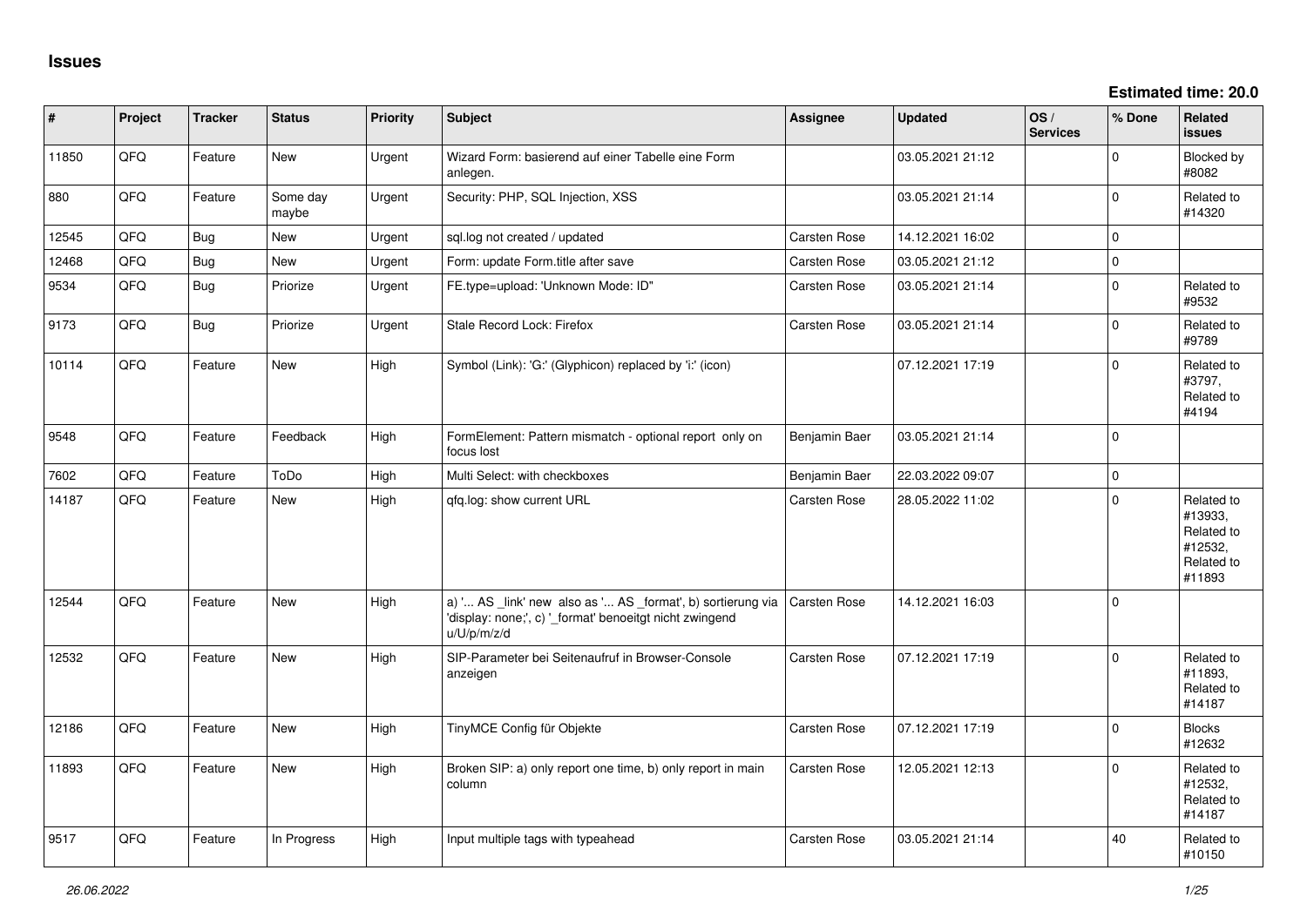| #     | Project | <b>Tracker</b> | <b>Status</b>     | <b>Priority</b> | <b>Subject</b>                                                                               | <b>Assignee</b>     | <b>Updated</b>   | OS/<br><b>Services</b> | % Done      | Related<br><b>issues</b>                        |
|-------|---------|----------------|-------------------|-----------------|----------------------------------------------------------------------------------------------|---------------------|------------------|------------------------|-------------|-------------------------------------------------|
| 8962  | QFQ     | Feature        | New               | High            | allow for form fields with identical names                                                   | <b>Carsten Rose</b> | 03.05.2021 21:14 |                        | $\mathbf 0$ |                                                 |
| 8204  | QFQ     | Feature        | Priorize          | High            | Position 'required mark'                                                                     | Carsten Rose        | 16.06.2021 13:44 |                        | $\mathbf 0$ |                                                 |
| 8082  | QFQ     | Feature        | Priorize          | High            | Contact form without saving record                                                           | <b>Carsten Rose</b> | 07.12.2021 15:20 |                        | $\mathbf 0$ | Related to<br>#8587,<br><b>Blocks</b><br>#11850 |
| 7850  | QFQ     | Feature        | <b>New</b>        | High            | Upload records: non 'pathFileName' column                                                    | Carsten Rose        | 03.05.2021 21:14 |                        | $\mathbf 0$ |                                                 |
| 5715  | QFQ     | Feature        | <b>New</b>        | High            | PDF Caching                                                                                  | Carsten Rose        | 03.05.2021 21:14 |                        | $\mathbf 0$ | Related to<br>#5851,<br>Related to<br>#6357     |
| 4258  | QFQ     | Feature        | Some day<br>maybe | High            | <b>System Defaults: Forms</b>                                                                | <b>Carsten Rose</b> | 03.05.2021 21:14 |                        | $\mathbf 0$ |                                                 |
| 3990  | QFQ     | Feature        | Some day<br>maybe | High            | custom class definition: add space automatically                                             | <b>Carsten Rose</b> | 03.05.2021 21:14 |                        | $\mathbf 0$ |                                                 |
| 3967  | QFQ     | Feature        | Some day<br>maybe | High            | Report: Checkbox, Radio, Dropdown, Input welches ohne<br>Submit funktioniert - 'Inline-Form' | <b>Carsten Rose</b> | 03.05.2021 21:14 |                        | $\mathbf 0$ |                                                 |
| 3848  | QFQ     | Feature        | Some day<br>maybe | High            | Antivirus check fuer Upload files in qfq?                                                    | <b>Carsten Rose</b> | 03.05.2021 21:14 |                        | $\mathbf 0$ | Related to<br>#4131                             |
| 3727  | QFQ     | Feature        | <b>New</b>        | High            | Security: Session Hijacking erschweren                                                       | <b>Carsten Rose</b> | 03.05.2021 21:14 |                        | $\mathbf 0$ |                                                 |
| 13757 | QFQ     | Feature        | New               | High            | QR / Bar-Code Plugin                                                                         | Enis Nuredini       | 19.03.2022 17:43 |                        | $\mathbf 0$ |                                                 |
| 9052  | QFQ     | Feature        | Feedback          | High            | Report: CodeMirror with SQL Syntax Highlight in FE                                           | Enis Nuredini       | 08.06.2022 10:25 |                        | $\mathbf 0$ |                                                 |
| 10766 | QFQ     | Bug            | <b>New</b>        | High            | Radiobutton / parameter.buttonClass=btn-default: dynamic<br>update                           |                     | 03.05.2021 21:12 |                        | $\mathbf 0$ | Related to<br>#11237                            |
| 11237 | QFQ     | Bug            | New               | High            | Radiobutton / parameter.buttonClass= btn-default - kein dirty<br>Trigger                     | Benjamin Baer       | 03.05.2021 21:12 |                        | $\mathbf 0$ | Related to<br>#10766                            |
| 11057 | QFQ     | Bug            | New               | High            | Checkboxes ohne span.checkmark im Report werden<br>ausgeblendet                              | Benjamin Baer       | 03.05.2021 21:12 |                        | $\mathbf 0$ | Related to<br>#11039                            |
| 12974 | QFQ     | Bug            | New               | High            | Sanitize Queries in Action-Elements                                                          | <b>Carsten Rose</b> | 07.12.2021 17:19 |                        | $\mathbf 0$ |                                                 |
| 12702 | QFQ     | <b>Bug</b>     | <b>New</b>        | High            | templateGroup: broken in multiDb Setup                                                       | Carsten Rose        | 14.12.2021 16:02 |                        | $\mathbf 0$ |                                                 |
| 12670 | QFQ     | <b>Bug</b>     | New               | High            | Dropdown-Menu classes können nicht mehr angegeben<br>werden                                  | Carsten Rose        | 07.12.2021 17:19 |                        | $\mathbf 0$ |                                                 |
| 12513 | QFQ     | <b>Bug</b>     | New               | High            | Implement server side check of maxlength                                                     | Carsten Rose        | 07.12.2021 17:19 |                        | $\pmb{0}$   |                                                 |
| 12463 | QFQ     | Bug            | ToDo              | High            | QFQ Function: 'function' and 'sql' on same level - output of<br>sql is shown two times.      | Carsten Rose        | 15.12.2021 16:31 |                        | 0           |                                                 |
| 12395 | QFQ     | Bug            | ToDo              | High            | QFQ Function: Result two times shown                                                         | Carsten Rose        | 18.02.2022 08:59 |                        | $\mathbf 0$ |                                                 |
| 10640 | QFQ     | <b>Bug</b>     | New               | High            | TypeAhead Tag: FE editierbar trotz readOnly                                                  | Carsten Rose        | 03.05.2021 21:12 |                        | 0           |                                                 |
| 10508 | QFQ     | Bug            | New               | High            | Multi Form broken on Multi DB Instance                                                       | Carsten Rose        | 03.05.2021 21:12 |                        | $\mathbf 0$ |                                                 |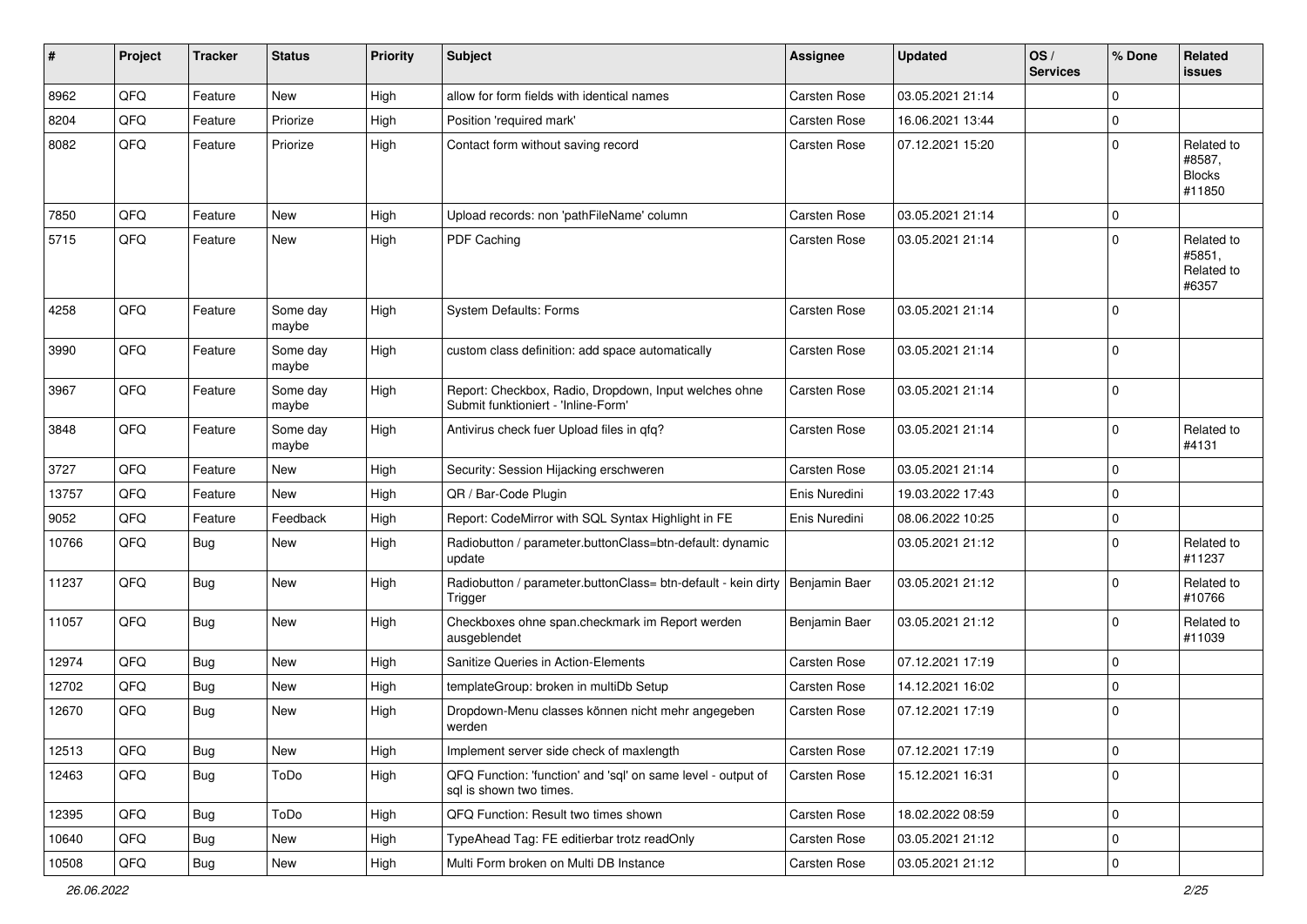| #     | Project | <b>Tracker</b> | <b>Status</b>     | <b>Priority</b> | <b>Subject</b>                                                                                         | <b>Assignee</b>     | <b>Updated</b>   | OS/<br><b>Services</b> | % Done      | <b>Related</b><br>issues                                             |
|-------|---------|----------------|-------------------|-----------------|--------------------------------------------------------------------------------------------------------|---------------------|------------------|------------------------|-------------|----------------------------------------------------------------------|
| 10506 | QFQ     | Bug            | New               | High            | Template Group broken on MultiDB instance                                                              | <b>Carsten Rose</b> | 03.05.2021 21:12 |                        | $\mathbf 0$ | Related to<br>#10505                                                 |
| 10081 | QFQ     | <b>Bug</b>     | <b>New</b>        | High            | Stale record lock after 'forbidden' character                                                          | <b>Carsten Rose</b> | 03.05.2021 21:12 |                        | $\Omega$    | Related to<br>#10082,<br>Related to<br>#9789                         |
| 9789  | QFQ     | Bug            | In Progress       | High            | Record Lock: release to early on 'leave page'                                                          | <b>Carsten Rose</b> | 10.01.2022 09:25 |                        | 100         | Related to<br>#10081,<br>Related to<br>#9173.<br>Related to<br>#8702 |
| 9531  | QFQ     | Bug            | New               | High            | FE File: Dynamic Update / modeSql / required detected<br>even it not set                               | <b>Carsten Rose</b> | 11.06.2021 20:32 |                        | $\mathbf 0$ | Related to<br>#12398                                                 |
| 9347  | QFQ     | Bug            | <b>New</b>        | High            | FE.type=upload with dynamic show/hidden: required not<br>detected                                      | <b>Carsten Rose</b> | 12.06.2021 10:40 |                        | $\mathbf 0$ | Related to<br>#5305,<br>Related to<br>#12398                         |
| 9121  | QFQ     | Bug            | Priorize          | High            | sip links have r and dblndexData set                                                                   | <b>Carsten Rose</b> | 12.06.2021 10:41 |                        | $\pmb{0}$   |                                                                      |
| 8668  | QFQ     | Bug            | New               | High            | Pill disabled: dyamic mode 'hidden' not respected - FE is still   Carsten Rose<br>required             |                     | 03.05.2021 21:14 |                        | $\mathbf 0$ |                                                                      |
| 8431  | QFQ     | Bug            | New               | High            | autocron.php with wrong path                                                                           | <b>Carsten Rose</b> | 03.05.2021 21:14 |                        | $\pmb{0}$   |                                                                      |
| 8083  | QFQ     | Bug            | New               | High            | FormEditor: primary table list does not respect<br>'indexDb={{indexData:Y}}'                           | <b>Carsten Rose</b> | 03.05.2021 21:14 |                        | $\mathbf 0$ | Has<br>duplicate<br>#6678                                            |
| 7899  | QFQ     | <b>Bug</b>     | New               | High            | Fe.type=password / retype / required: always complain<br>about missing value                           | <b>Carsten Rose</b> | 03.05.2021 21:14 |                        | $\mathbf 0$ |                                                                      |
| 7650  | QFQ     | Bug            | New               | High            | Optional do not show 'required' sign on FormElement                                                    | <b>Carsten Rose</b> | 03.05.2021 21:14 |                        | $\mathbf 0$ |                                                                      |
| 6116  | QFQ     | Bug            | Priorize          | High            | value of checkbox not saved                                                                            | <b>Carsten Rose</b> | 07.12.2021 17:19 |                        | $\pmb{0}$   |                                                                      |
| 5459  | QFQ     | Bug            | New               | High            | Multi DB: spread system tables between 'QFQ' and<br>'Data'-DB                                          | <b>Carsten Rose</b> | 03.05.2021 21:14 |                        | $\mathbf 0$ | Related to<br>#4720                                                  |
| 5221  | QFQ     | <b>Bug</b>     | New               | High            | Download Dialog: Bleibt stehen in FF wenn Datei<br>automatisch gespeichert wird.                       | <b>Carsten Rose</b> | 03.05.2021 21:14 |                        | $\mathbf 0$ |                                                                      |
| 4279  | QFQ     | Bug            | Some day<br>maybe | High            | config.linkVars lost                                                                                   | <b>Carsten Rose</b> | 03.05.2021 21:14 |                        | $\mathbf 0$ |                                                                      |
| 3570  | QFQ     | Bug            | Some day<br>maybe | High            | Formular mit prmitnew permitEdit=Always wird nicht<br>aufgerufen (ist leer)                            | Carsten Rose        | 03.05.2021 21:14 |                        | 0           |                                                                      |
| 3109  | QFQ     | <b>Bug</b>     | Some day<br>maybe | High            | RealUrl: Links werden nicht korrekt gerendert                                                          | Carsten Rose        | 03.05.2021 21:14 |                        | $\mathbf 0$ |                                                                      |
| 3061  | QFQ     | Bug            | Some day<br>maybe | High            | winstitute: mysql connection durcheinander - nmhp17<br>(ag7)/QFQ arbeitet mit DB/Tabellen von biostat. | Carsten Rose        | 03.05.2021 21:14 |                        | $\mathbf 0$ |                                                                      |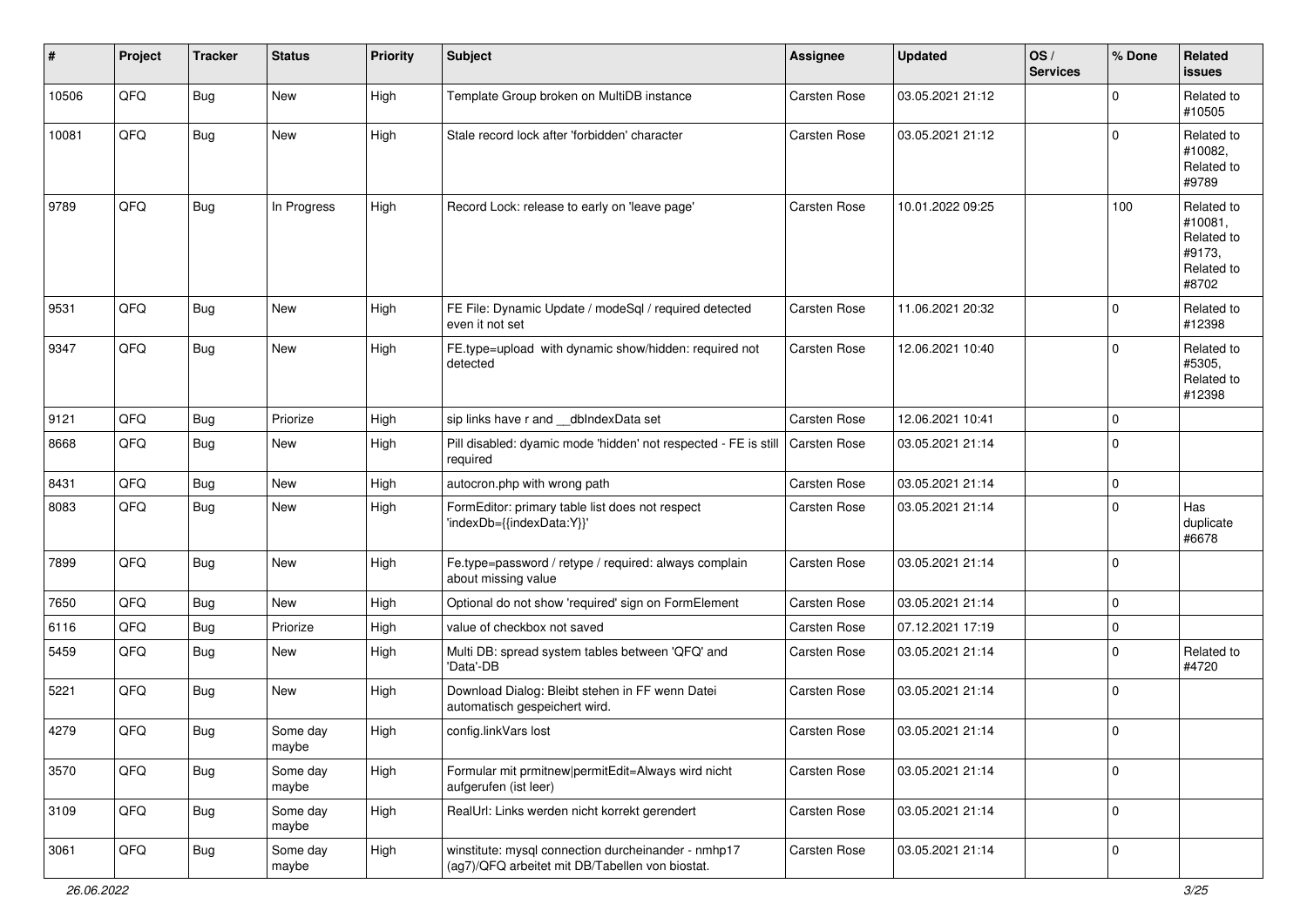| #     | Project | <b>Tracker</b> | <b>Status</b>     | <b>Priority</b> | <b>Subject</b>                                                         | <b>Assignee</b> | <b>Updated</b>   | OS/<br><b>Services</b> | % Done      | Related<br><b>issues</b> |
|-------|---------|----------------|-------------------|-----------------|------------------------------------------------------------------------|-----------------|------------------|------------------------|-------------|--------------------------|
| 13716 | QFQ     | Bug            | <b>New</b>        | High            | Firefox ask to store username/password                                 | Enis Nuredini   | 30.05.2022 09:31 |                        | $\mathbf 0$ | Related to<br>#13827     |
| 12066 | QFQ     | Bug            | <b>New</b>        | High            | enterAsSubmit: Forward wird nicht ausgeführt                           | Enis Nuredini   | 29.05.2022 09:23 |                        | $\mathbf 0$ |                          |
| 11630 | QFQ     | Bug            | Feedback          | High            | Bitte check ob CALL() in 20.11.0 noch so funktioniert wie in<br>20.4.1 | Enis Nuredini   | 28.05.2022 13:45 |                        | $\mathbf 0$ | Related to<br>#11325     |
| 8891  | QFQ     | <b>Bug</b>     | <b>New</b>        | High            | formSubmitLog: do not log passwords                                    | Enis Nuredini   | 25.03.2022 09:06 |                        | $\mathbf 0$ |                          |
| 12508 | QFQ     | Bug            | In Progress       | High            | qfq Form: sendMail                                                     | Karin Niffeler  | 19.03.2022 17:48 |                        | $\mathbf 0$ |                          |
| 12156 | QFQ     | Feature        | <b>New</b>        | Normal          | Form: Optional disable 'leave page'                                    |                 | 03.05.2021 20:45 |                        | 0           |                          |
| 12135 | QFQ     | Feature        | <b>New</b>        | Normal          | Subrecord: Notiz                                                       |                 | 24.04.2021 16:58 |                        | $\mathbf 0$ |                          |
| 12039 | QFQ     | Feature        | <b>New</b>        | Normal          | Missing htmlSpecialChar() in pre processing on form submit             |                 | 18.02.2021 00:09 |                        | 0           | Related to<br>#14320     |
| 12038 | QFQ     | Feature        | <b>New</b>        | Normal          | a) STORE_VAR: filenameOnlyStripUniq, b) SP:<br>QSTRIPUNIQ()            |                 | 17.02.2021 23:55 |                        | $\mathbf 0$ |                          |
| 11716 | QFQ     | Feature        | <b>New</b>        | Normal          | Form an beliebiger Stelle im Report anzeigen                           |                 | 09.12.2020 09:47 |                        | $\mathbf 0$ |                          |
| 11535 | QFQ     | Feature        | New               | Normal          | Ability to create SQL columns in frontend QFQ forms                    |                 | 17.11.2020 12:11 |                        | $\mathbf 0$ |                          |
| 11534 | QFQ     | Feature        | New               | Normal          | Report: Action on selected rows - Table batchprocessing<br>feature     |                 | 18.11.2020 08:15 |                        | $\mathbf 0$ |                          |
| 10874 | QFQ     | Feature        | <b>New</b>        | Normal          | Erstellen eines Foreign Keys in der Tabelle "FormElement"              |                 | 13.07.2020 10:11 |                        | $\mathbf 0$ |                          |
| 10763 | QFQ     | Feature        | <b>New</b>        | Normal          | form accessed and submitted despite logout?                            |                 | 16.06.2020 11:43 |                        | $\mathbf 0$ |                          |
| 10738 | QFQ     | Feature        | Some day<br>maybe | Normal          | CORS headers for external API requests                                 |                 | 10.06.2020 14:00 |                        | $\mathbf 0$ |                          |
| 10384 | QFQ     | Feature        | <b>New</b>        | Normal          | Parameter Exchange QFQ Instances                                       |                 | 07.05.2020 09:38 |                        | $\mathbf 0$ |                          |
| 10345 | QFQ     | Feature        | New               | Normal          | Templates - Patterns QFQ Style                                         |                 | 03.05.2021 21:01 |                        | $\mathbf 0$ | Related to<br>#10713     |
| 9853  | QFQ     | Feature        | <b>New</b>        | Normal          | Check das SQL / QFQ / Mail Logfile geschrieben wird                    |                 | 09.01.2020 11:15 |                        | $\mathbf 0$ |                          |
| 8056  | QFQ     | Feature        | Some day<br>maybe | Normal          | Termin Organisation (Reservation)                                      |                 | 01.02.2020 23:19 |                        | 0           | Related to<br>#8658      |
| 7921  | QFQ     | Feature        | Some day<br>maybe | Normal          | Rest API Export: URL kuerzer machen                                    |                 | 01.02.2020 23:19 |                        | $\mathbf 0$ |                          |
| 7278  | QFQ     | Feature        | Some day<br>maybe | Normal          | Form: Wert vordefinieren der immer gesetzt wird                        |                 | 02.05.2021 09:27 |                        | $\mathbf 0$ |                          |
| 7229  | QFQ     | Feature        | Some day<br>maybe | Normal          | New FormElement.type: Button                                           |                 | 01.02.2021 12:32 |                        | $\mathbf 0$ |                          |
| 7108  | QFQ     | Feature        | Some day<br>maybe | Normal          | QFQ Wrap Elements                                                      |                 | 11.12.2019 16:01 |                        | $\mathbf 0$ |                          |
| 7106  | QFQ     | Feature        | Some day<br>maybe | Normal          | Beispiel Nummerierung von Rows in Report                               |                 | 11.12.2019 16:01 |                        | $\pmb{0}$   |                          |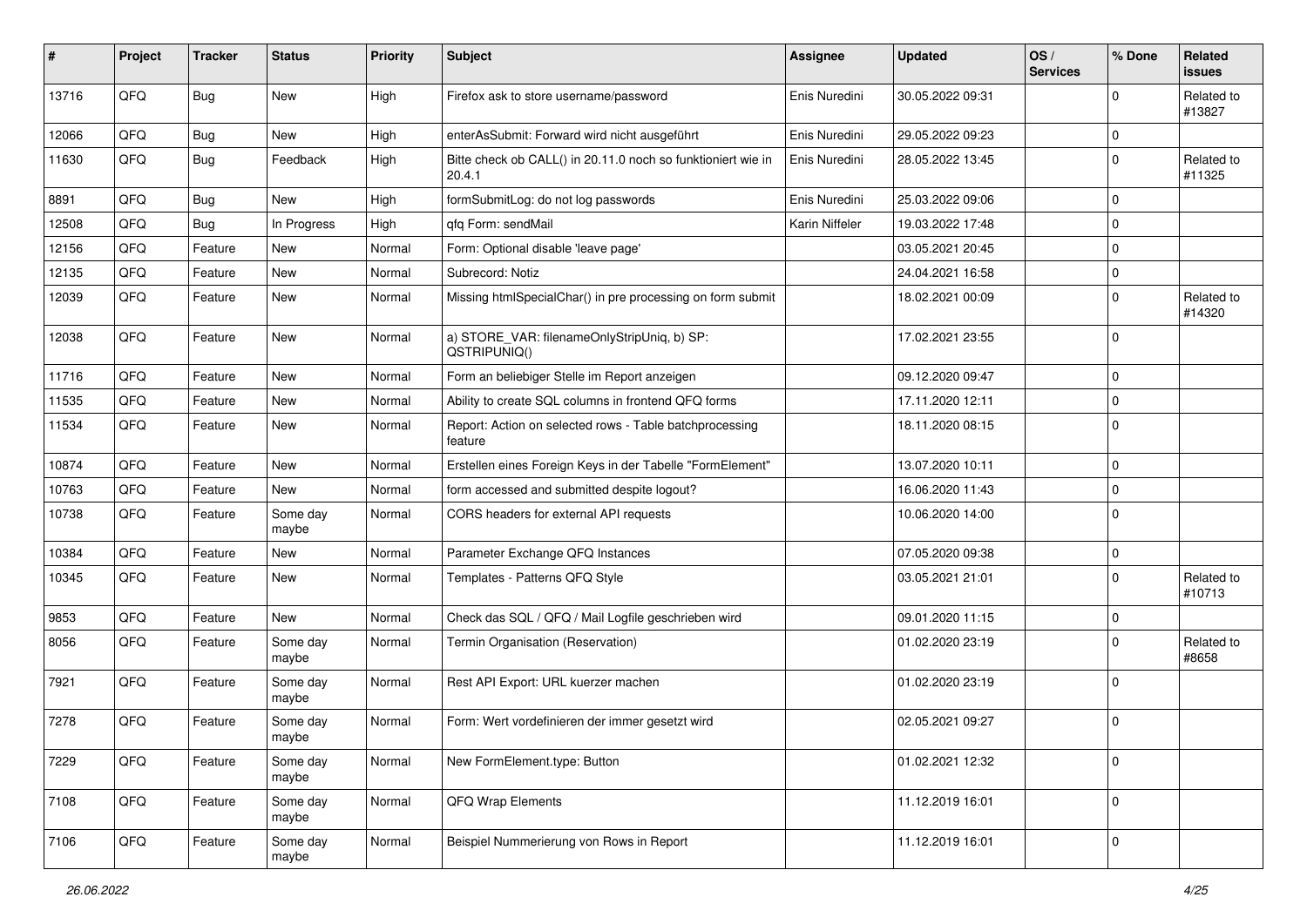| $\pmb{\#}$ | Project | <b>Tracker</b> | <b>Status</b>     | <b>Priority</b> | <b>Subject</b>                                                                    | <b>Assignee</b> | <b>Updated</b>   | OS/<br><b>Services</b> | % Done      | Related<br><b>issues</b> |
|------------|---------|----------------|-------------------|-----------------|-----------------------------------------------------------------------------------|-----------------|------------------|------------------------|-------------|--------------------------|
| 7105       | QFQ     | Feature        | Some day<br>maybe | Normal          | Beispiel wie man in einer zweiten Tabelle speichert.                              |                 | 11.12.2019 16:01 |                        | $\mathbf 0$ |                          |
| 7104       | QFQ     | Feature        | Some day<br>maybe | Normal          | Manual: hint about escaping if '\r' appears in mail body                          |                 | 11.12.2019 16:01 |                        | $\mathbf 0$ |                          |
| 7100       | QFQ     | Feature        | Some day<br>maybe | Normal          | Download: log access, max downloads, time limit                                   |                 | 01.02.2020 23:19 |                        | $\pmb{0}$   |                          |
| 6992       | QFQ     | Feature        | Some day<br>maybe | Normal          | DB exception: Syntax Highlight                                                    |                 | 11.12.2019 16:01 |                        | $\Omega$    | Related to<br>#5450      |
| 6704       | QFQ     | Feature        | Some day<br>maybe | Normal          | Upload Mode: Bilder in Notizen rechts sollen aktuellen<br>Upload repräsentieren.  |                 | 01.02.2020 23:19 |                        | $\mathbf 0$ | Related to<br>#3264      |
| 6515       | QFQ     | Feature        | Some day<br>maybe | Normal          | Formular: Felder dynamisch ein/ausblenden                                         |                 | 11.12.2019 16:02 |                        | $\pmb{0}$   |                          |
| 6299       | QFQ     | Feature        | Some day<br>maybe | Normal          | Attack detection: log table with invalid SIP access                               |                 | 11.12.2019 16:02 |                        | $\mathbf 0$ | Related to<br>#3947      |
| 6288       | QFQ     | Feature        | Some day<br>maybe | Normal          | Best Practice: Erklaeren wie man ein Formular ganz in<br>'weiss' erstellen kann   |                 | 11.12.2019 16:02 |                        | $\mathbf 0$ |                          |
| 6084       | QFQ     | Feature        | Some day<br>maybe | Normal          | New escape type: 'D' - convert date                                               |                 | 01.02.2020 23:19 |                        | $\pmb{0}$   |                          |
| 6083       | QFQ     | Feature        | Some day<br>maybe | Normal          | Dynamic Update: Value Check via SQL                                               |                 | 11.12.2019 16:02 |                        | $\mathbf 0$ |                          |
| 5923       | QFQ     | Feature        | Some day<br>maybe | Normal          | fillStoreSystemBySqlLate                                                          |                 | 01.02.2020 23:19 |                        | $\mathbf 0$ |                          |
| 5895       | QFQ     | Feature        | Some day<br>maybe | Normal          | Tutorial: List of all QFQ Features                                                |                 | 01.02.2020 23:19 |                        | $\pmb{0}$   |                          |
| 5893       | QFQ     | Feature        | Some day<br>maybe | Normal          | Edit on double-click                                                              |                 | 01.02.2020 23:19 |                        | $\mathbf 0$ | Related to<br>#5894      |
| 5892       | QFQ     | Feature        | Some day<br>maybe | Normal          | QFQ should use T3 API to manipulate FE GROUP<br>membership                        |                 | 01.02.2020 23:20 |                        | $\mathbf 0$ |                          |
| 5851       | QFQ     | Feature        | Some day<br>maybe | Normal          | Queue System implementieren: MQTT, RabbitMQ                                       |                 | 01.02.2020 23:20 |                        | $\Omega$    | Related to<br>#5715      |
| 5850       | QFQ     | Feature        | Some day<br>maybe | Normal          | Deployment: In QFQ Doc best practice fuer zeitgemaesses<br>Deployment beschreiben |                 | 01.02.2020 23:20 |                        | $\mathbf 0$ |                          |
| 5805       | QFQ     | Feature        | Some day<br>maybe | Normal          | TypeAHead SQL value instead of key stored                                         |                 | 01.02.2020 23:19 |                        | $\mathbf 0$ | Related to<br>#5444      |
| 5783       | QFQ     | Feature        | Some day<br>maybe | Normal          | <b>BPMN View/Edit</b>                                                             |                 | 11.12.2019 16:02 |                        | $\pmb{0}$   |                          |
| 5455       | QFQ     | Feature        | Some day<br>maybe | Normal          | Mail Redirects grld abhaengig                                                     |                 | 01.02.2020 23:20 |                        | $\mathbf 0$ |                          |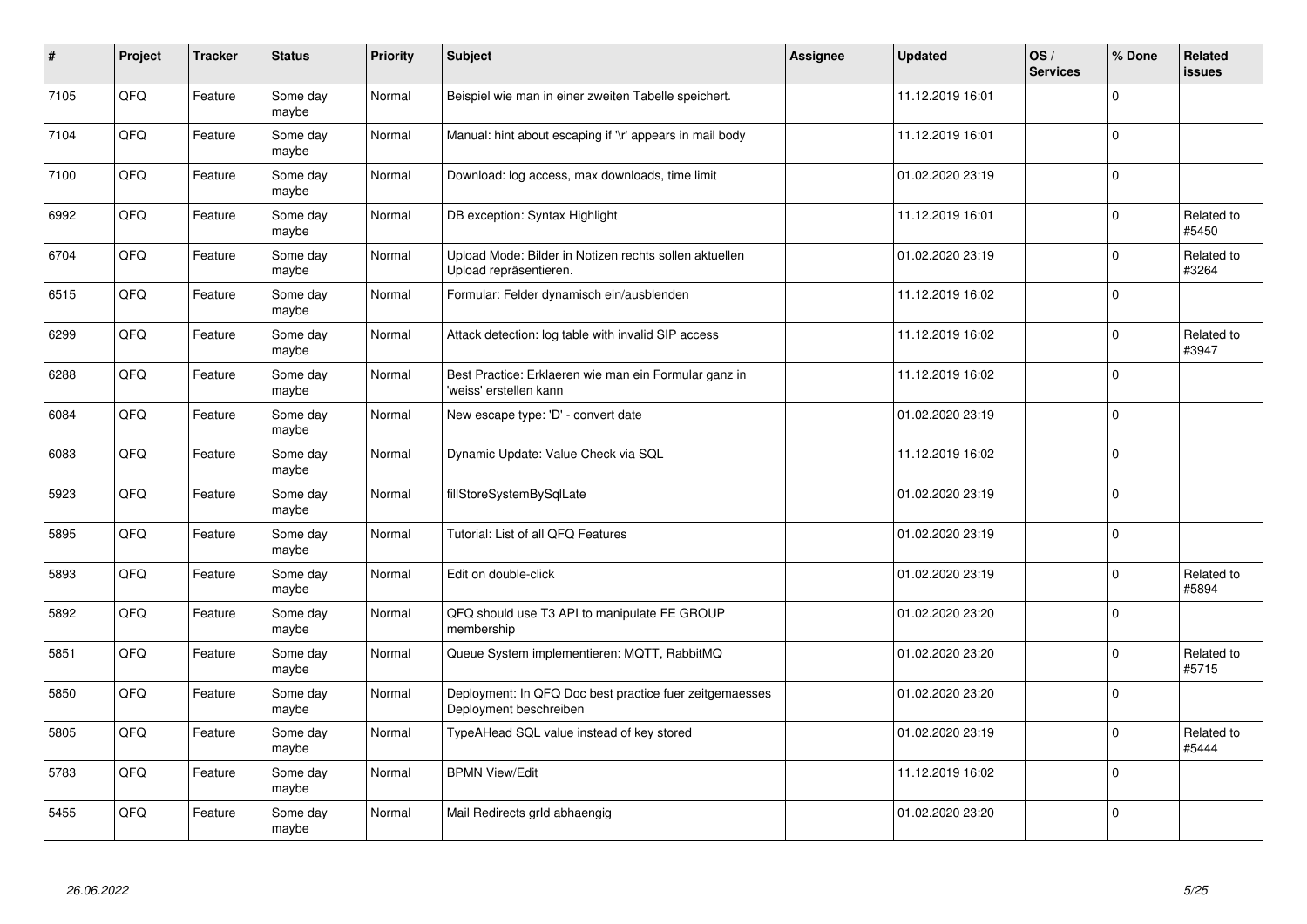| #    | Project | <b>Tracker</b> | <b>Status</b>     | <b>Priority</b> | Subject                                                                                                                                                       | <b>Assignee</b> | <b>Updated</b>   | OS/<br><b>Services</b> | % Done      | Related<br><b>issues</b> |
|------|---------|----------------|-------------------|-----------------|---------------------------------------------------------------------------------------------------------------------------------------------------------------|-----------------|------------------|------------------------|-------------|--------------------------|
| 5452 | QFQ     | Feature        | Some day<br>maybe | Normal          | Thumbnails from PDF: bad quality                                                                                                                              |                 | 01.02.2020 23:20 |                        | $\Omega$    |                          |
| 5342 | QFQ     | Feature        | Some day<br>maybe | Normal          | link - with HTML Attributes                                                                                                                                   |                 | 01.02.2020 23:20 |                        | $\Omega$    | Related to<br>#14077     |
| 5160 | QFQ     | Feature        | Some day<br>maybe | Normal          | QFQ collaborative / together.js, ShareJS, y-js, collaborative,                                                                                                |                 | 11.12.2019 16:02 |                        | $\mathbf 0$ |                          |
| 5129 | QFQ     | Feature        | Some day<br>maybe | Normal          | Reports: SQL fuer x Achse und y Achse                                                                                                                         |                 | 11.12.2019 16:02 |                        | $\mathbf 0$ |                          |
| 4974 | QFQ     | Feature        | Some day<br>maybe | Normal          | Long polling - inform all listening clients of changes                                                                                                        |                 | 11.12.2019 16:02 |                        | $\mathbf 0$ |                          |
| 4816 | QFQ     | Feature        | Some day<br>maybe | Normal          | Templates for QFQ Reports (Tables, Radios, )                                                                                                                  |                 | 01.02.2020 23:20 |                        | $\mathbf 0$ |                          |
| 4719 | QFQ     | Feature        | Some day<br>maybe | Normal          | Custom Message in Client in case of 'Browser tab close,<br>modification will be lost'                                                                         |                 | 01.02.2020 23:20 |                        | $\Omega$    |                          |
| 4640 | QFQ     | Feature        | Some day<br>maybe | Normal          | Rename System Forms                                                                                                                                           |                 | 01.02.2020 23:20 |                        | $\mathbf 0$ |                          |
| 4627 | QFQ     | Feature        | Some day<br>maybe | Normal          | dbupdate: all tables - check 'create', 'modified' if it is possible<br>to change to default 'CURRENT_TIMESTAMP' and modified<br>'ON UPDATE CURRENT_TIMESTAMP' |                 | 01.02.2020 23:20 |                        | $\mathbf 0$ |                          |
| 4626 | QFQ     | Feature        | Some day<br>maybe | Normal          | Mobile View: 'classBody=qfq-form-right' makes no sense                                                                                                        |                 | 01.02.2020 23:20 |                        | $\mathbf 0$ |                          |
| 4551 | QFQ     | Feature        | Some day<br>maybe | Normal          | Set 'pills' via dynamicUpdate to show/hide/disabled                                                                                                           |                 | 01.02.2020 23:20 |                        | $\Omega$    | Related to<br>#3752      |
| 4536 | QFQ     | Feature        | Some day<br>maybe | Normal          | FE upload: problem with delete if mutliple uploads an<br>FE.name="                                                                                            |                 | 01.02.2020 23:20 |                        | $\mathbf 0$ |                          |
| 4446 | QFQ     | Feature        | Some day<br>maybe | Normal          | New FE get same feldContainerId as last modifed FE                                                                                                            |                 | 01.02.2020 23:20 |                        | $\Omega$    |                          |
| 4445 | QFQ     | Feature        | Some day<br>maybe | Normal          | template group: Option to simulate fieldset                                                                                                                   |                 | 28.06.2021 14:11 |                        | $\Omega$    |                          |
| 4444 | QFQ     | Feature        | Some day<br>maybe | Normal          | FE.type=upload: detect mime type                                                                                                                              |                 | 11.12.2019 16:02 |                        | $\mathbf 0$ | Related to<br>#4303      |
| 4443 | QFQ     | Feature        | Some day<br>maybe | Normal          | Form: multiple secondary tables                                                                                                                               |                 | 01.02.2020 23:20 |                        | $\mathbf 0$ |                          |
| 4442 | QFQ     | Feature        | Some day<br>maybe | Normal          | Special Column Name: _link - new symbol G (Glyph) to<br>choose any available symbol                                                                           |                 | 11.12.2019 16:02 |                        | $\mathbf 0$ |                          |
| 4440 | QFQ     | Feature        | Some day<br>maybe | Normal          | Manual.rst: explain how to. expand PHP Session to 4h                                                                                                          |                 | 11.12.2019 16:02 |                        | $\Omega$    |                          |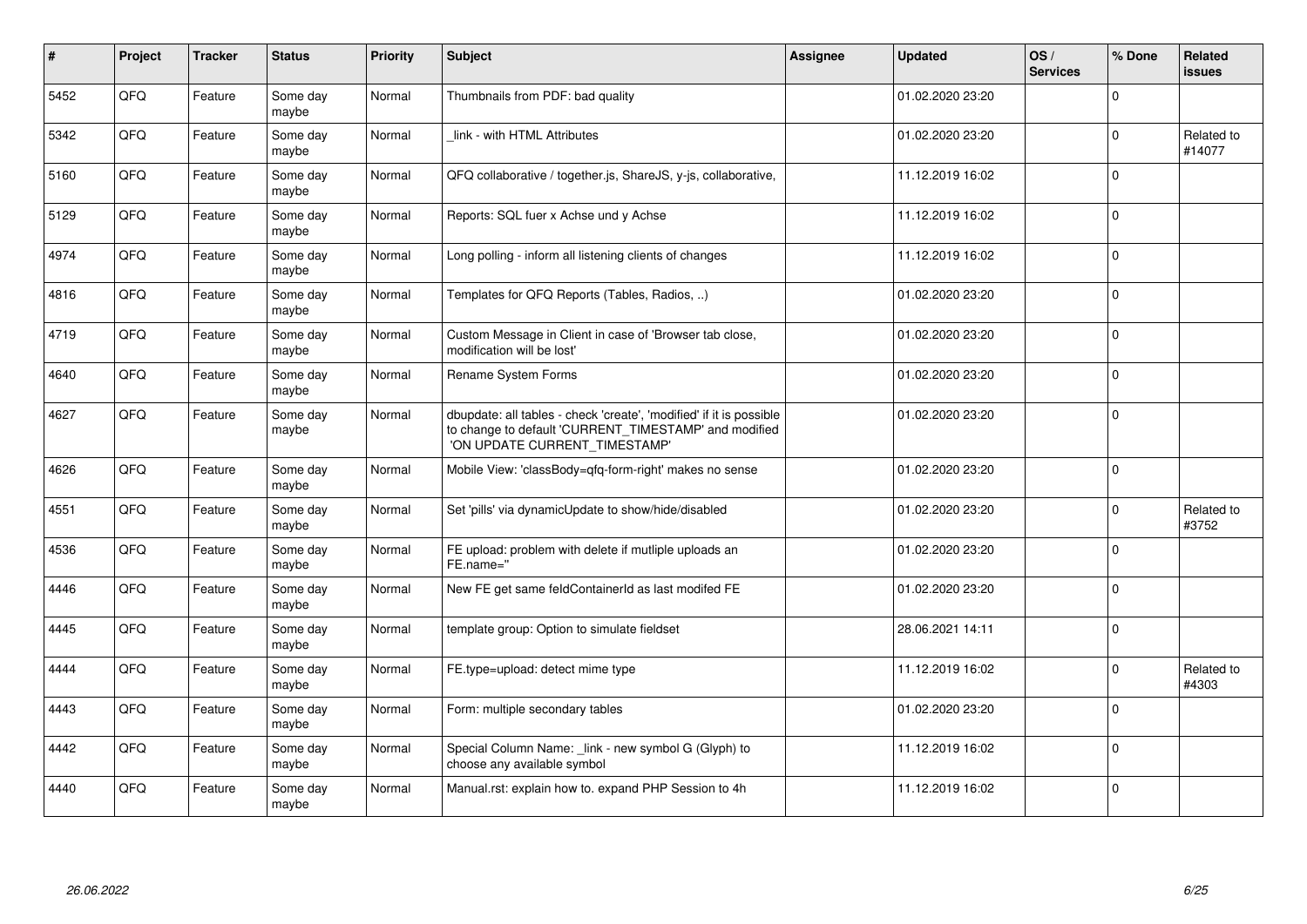| $\vert$ # | Project | <b>Tracker</b> | <b>Status</b>     | <b>Priority</b> | <b>Subject</b>                                                                                                                                           | <b>Assignee</b> | <b>Updated</b>   | OS/<br><b>Services</b> | % Done      | Related<br>issues                           |
|-----------|---------|----------------|-------------------|-----------------|----------------------------------------------------------------------------------------------------------------------------------------------------------|-----------------|------------------|------------------------|-------------|---------------------------------------------|
| 4439      | QFQ     | Feature        | Some day<br>maybe | Normal          | Log: report all actions fired by an FE Element, incl. the<br>original directive (slaveld, sqllnsert, )                                                   |                 | 01.02.2020 23:20 |                        | $\Omega$    | Related to<br>#4432,<br>Related to<br>#5458 |
| 4435      | QFQ     | Feature        | Some day<br>maybe | Normal          | Report: striptags - specify allowed tags                                                                                                                 |                 | 01.02.2020 23:20 |                        | 0           |                                             |
| 4433      | QFQ     | Feature        | Some day<br>maybe | Normal          | Log when SIP will be destroyed by QFQ for any (security)<br>reason                                                                                       |                 | 01.02.2020 23:20 |                        | 0           | Related to<br>#4432,<br>Related to<br>#5458 |
| 4194      | QFQ     | Feature        | In Progress       | Normal          | Bootstrap 4 ist jetzt offiziel                                                                                                                           |                 | 03.05.2021 20:47 |                        | 0           | Related to<br>#10114                        |
| 4027      | QFQ     | Feature        | Some day<br>maybe | Normal          | Missing: orange 'check' / 'bullet'                                                                                                                       |                 | 11.12.2019 16:03 |                        | $\mathbf 0$ |                                             |
| 3880      | QFQ     | Feature        | Some day<br>maybe | Normal          | Form 'Form': anlegen einer Tabelle                                                                                                                       |                 | 14.01.2021 10:12 |                        | 0           |                                             |
| 3879      | QFQ     | Feature        | Some day<br>maybe | Normal          | Form 'FormElement': Beim Feld 'name' rechts in der Notiz<br>einen Link einblenden - a) aktuelle Definition anzeigen, b)<br>Spalte in der Tabelle anlegen |                 | 11.12.2019 16:03 |                        | $\mathbf 0$ |                                             |
| 3878      | QFQ     | Feature        | Some day<br>maybe | Normal          | Form 'FormElement': Spalte 'name' typeAhead mit<br>Spaltennamen der Primarytable.                                                                        |                 | 11.12.2019 16:03 |                        | $\pmb{0}$   |                                             |
| 3646      | QFQ     | Feature        | Some day<br>maybe | Normal          | Moeglichkeit HTML Tags in Reports auszugeben (zu<br>enkodieren: htmlspecialchars)                                                                        |                 | 11.12.2019 16:02 |                        | 0           | Related to<br>#14320                        |
| 3617      | QFQ     | Feature        | Some day<br>maybe | Normal          | Load javascripts at bottom                                                                                                                               |                 | 11.12.2019 16:02 |                        | 0           |                                             |
| 3495      | QFQ     | Feature        | Some day<br>maybe | Normal          | Predifined Parameter werden nicht in '+' (add new record)<br>SIP gerendert.                                                                              |                 | 11.12.2019 16:02 |                        | $\mathbf 0$ |                                             |
| 2950      | QFQ     | Feature        | Some day<br>maybe | Normal          | Inhalt QFQ Records als File                                                                                                                              |                 | 11.12.2019 16:03 |                        | 0           |                                             |
| 1623      | QFQ     | Feature        | Some day<br>maybe | Normal          | RealURL                                                                                                                                                  |                 | 11.12.2019 16:03 |                        | $30\,$      |                                             |
| 1510      | QFQ     | Feature        | Some day<br>maybe | Normal          | jquery von google laden, falls das nicht geht lokal                                                                                                      |                 | 11.12.2019 16:03 |                        | 0           |                                             |
| 1253      | QFQ     | Feature        | Some day<br>maybe | Normal          | QF: Colorpicker                                                                                                                                          |                 | 11.12.2019 16:03 |                        | $\mathbf 0$ |                                             |
| 1251      | QFQ     | Feature        | Some day<br>maybe | Normal          | QF: Combo                                                                                                                                                |                 | 11.12.2019 16:03 |                        | $\mathbf 0$ |                                             |
| 1234      | QFQ     | Feature        | Some day<br>maybe | Normal          | QF: Record numbering: Im Grid soll in Spalte 1 optional die<br>laufende Nummer der Records angezeigt werden.                                             |                 | 01.02.2020 23:20 |                        | $\pmb{0}$   |                                             |
| 955       | QFG     | Feature        | Some day<br>maybe | Normal          | QF: Notizen vor/nach dem Form                                                                                                                            |                 | 01.02.2020 23:20 |                        | $\pmb{0}$   |                                             |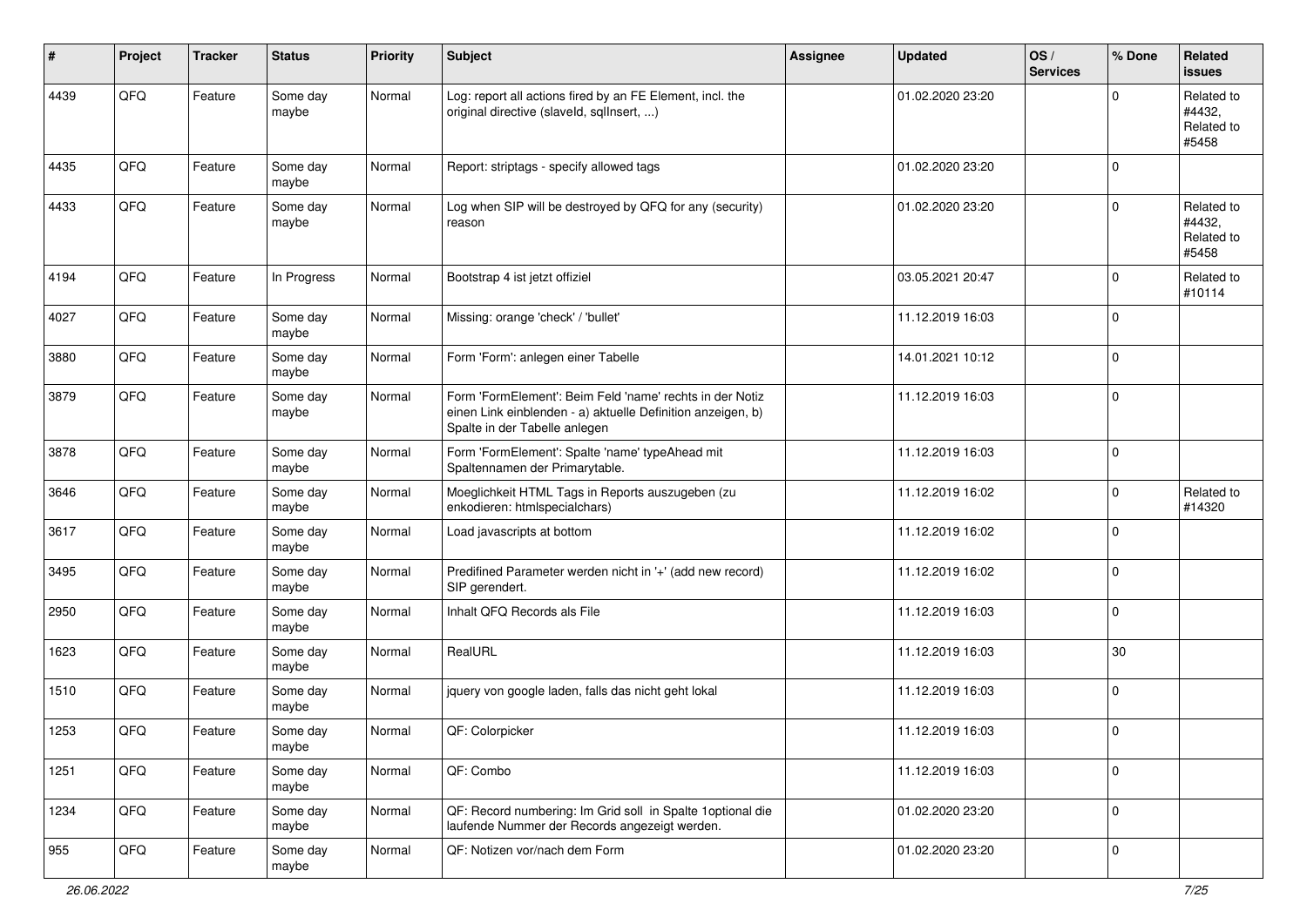| #     | Project | <b>Tracker</b> | <b>Status</b>     | <b>Priority</b> | Subject                                                           | <b>Assignee</b> | <b>Updated</b>   | OS/<br><b>Services</b> | % Done      | Related<br>issues                                                      |
|-------|---------|----------------|-------------------|-----------------|-------------------------------------------------------------------|-----------------|------------------|------------------------|-------------|------------------------------------------------------------------------|
| 14185 | QFQ     | Feature        | <b>New</b>        | Normal          | External/Autocron.php - better suitable directory                 | Support: System | 28.05.2022 11:03 |                        | $\mathbf 0$ |                                                                        |
| 12556 | QFQ     | Feature        | New               | Normal          | Pills Title: colored = static or dynamic on allrequiredgiven      | Benjamin Baer   | 19.03.2022 17:49 |                        | $\mathbf 0$ |                                                                        |
| 12490 | QFQ     | Feature        | New               | Normal          | Loading Plugins in QFQ - see what tinymce does. (lazy<br>loading) | Benjamin Baer   | 08.06.2022 10:37 |                        | $\mathbf 0$ | Related to<br>#12611,<br>Related to<br>#10013,<br>Related to<br>#7732  |
| 12476 | QFQ     | Feature        | New               | Normal          | clearMe: a) should trigger 'dirty', b) sticky on textarea resize  | Benjamin Baer   | 04.01.2022 08:40 |                        | $\mathbf 0$ | Related to<br>#9528                                                    |
| 10003 | QFQ     | Feature        | Priorize          | Normal          | fieldset: stronger visualize group                                | Benjamin Baer   | 12.02.2020 08:13 |                        | $\mathbf 0$ |                                                                        |
| 9135  | QFQ     | Feature        | Priorize          | Normal          | Progress Bar generic / replace old hourglass download<br>popup    | Benjamin Baer   | 03.01.2022 07:43 |                        | $\mathbf 0$ |                                                                        |
| 9130  | QFQ     | Feature        | Some day<br>maybe | Normal          | tablesorter: Automatic Row numbering / Zeilenummer                | Benjamin Baer   | 01.02.2020 23:22 |                        | $\mathbf 0$ |                                                                        |
| 8522  | QFQ     | Feature        | Some day<br>maybe | Normal          | build QFQ - npm warnings                                          | Benjamin Baer   | 01.02.2020 23:19 |                        | 50          |                                                                        |
| 7965  | QFQ     | Feature        | Priorize          | Normal          | Input type 'text' with visual format - currency                   | Benjamin Baer   | 03.01.2022 07:45 |                        | $\mathbf 0$ |                                                                        |
| 7732  | QFQ     | Feature        | Some day<br>maybe | Normal          | Javascript: Lazy Loading der add on libs                          | Benjamin Baer   | 08.06.2022 10:38 |                        | $\mathbf 0$ | Related to<br>#12611,<br>Related to<br>#12490,<br>Related to<br>#10013 |
| 7730  | QFQ     | Feature        | Priorize          | Normal          | SELECT Box: title in between                                      | Benjamin Baer   | 01.02.2020 23:22 |                        | $\mathbf 0$ |                                                                        |
| 6972  | QFQ     | Feature        | Some day<br>maybe | Normal          | Fabric Clipboard / cross browser tab                              | Benjamin Baer   | 01.02.2020 23:21 |                        | $\mathbf 0$ |                                                                        |
| 6970  | QFQ     | Feature        | Some day<br>maybe | Normal          | tablesorter: default fuer 'sortReset' aendern von 'Ctrl' zu 'Alt' | Benjamin Baer   | 01.02.2020 23:21 |                        | $\mathbf 0$ |                                                                        |
| 6870  | QFQ     | Feature        | Priorize          | Normal          | Click on '_link' triggers an API call                             | Benjamin Baer   | 03.01.2022 08:25 |                        | $\mathbf 0$ |                                                                        |
| 6801  | QFQ     | Feature        | Priorize          | Normal          | Fabric: Maximize / FullIscreen                                    | Benjamin Baer   | 21.03.2022 09:56 |                        | $\mathbf 0$ |                                                                        |
| 6224  | QFQ     | Feature        | Priorize          | Normal          | Dynamic update: fade in/out fields                                | Benjamin Baer   | 21.03.2022 09:50 |                        | $\mathbf 0$ |                                                                        |
| 5562  | QFQ     | Feature        | Priorize          | Normal          | Drag'n'Drop fuer Uploads                                          | Benjamin Baer   | 21.03.2022 09:52 |                        | $\Omega$    | Related to<br>#9706                                                    |
| 5389  | QFQ     | Feature        | Some day<br>maybe | Normal          | QFQ Design: Multline label / note                                 | Benjamin Baer   | 01.02.2020 23:19 |                        | $\mathbf 0$ |                                                                        |
| 5366  | QFQ     | Feature        | Priorize          | Normal          | Saving with keyboard shortcuts                                    | Benjamin Baer   | 21.03.2022 09:47 |                        | $\mathbf 0$ |                                                                        |
| 5024  | QFQ     | Feature        | Some day<br>maybe | Normal          | Fabric: Generate PDF with edits                                   | Benjamin Baer   | 01.02.2020 23:20 |                        | $\mathbf 0$ | Related to<br>#10704                                                   |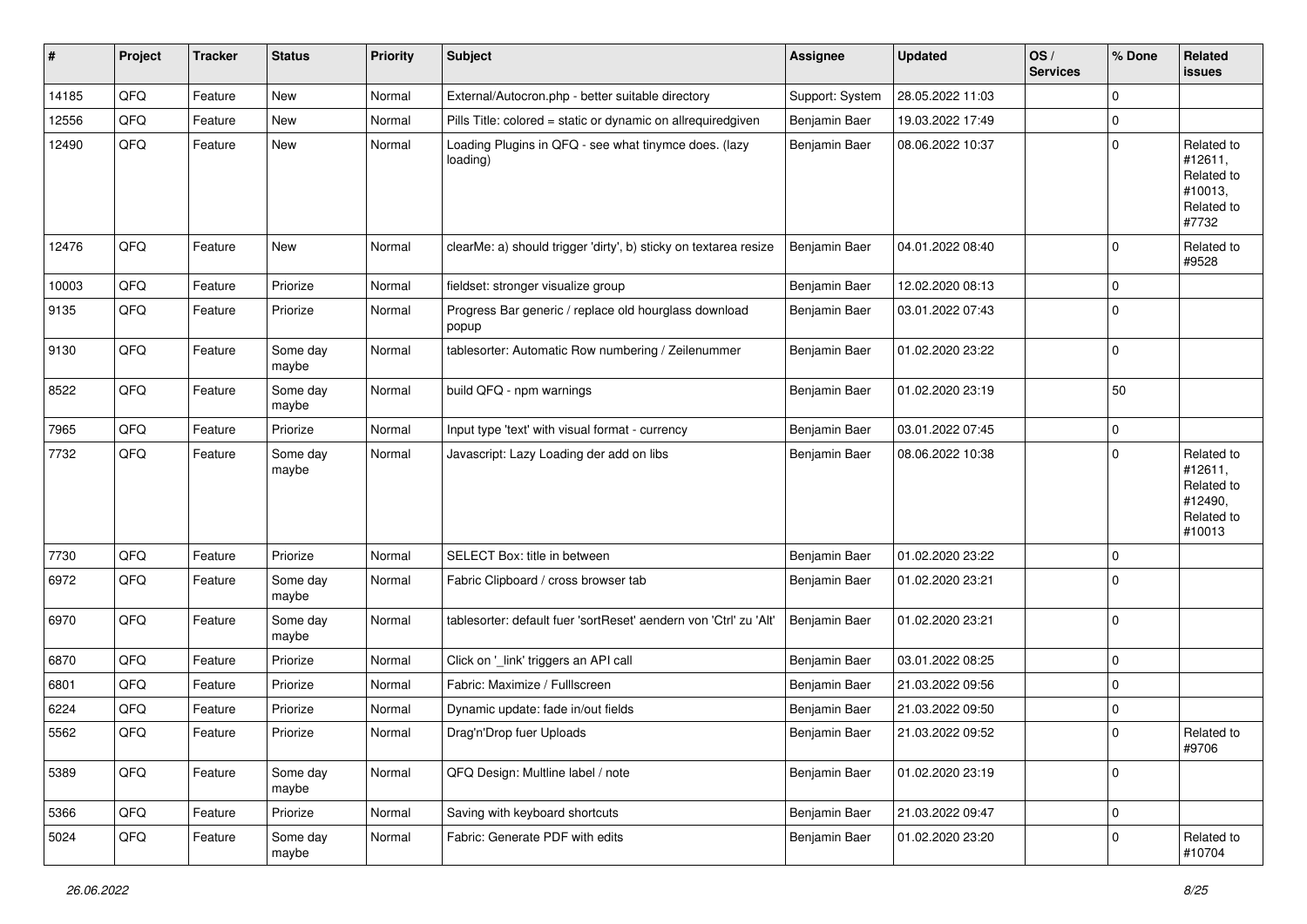| #     | Project | <b>Tracker</b> | <b>Status</b>              | <b>Priority</b> | <b>Subject</b>                                                                              | <b>Assignee</b> | <b>Updated</b>   | OS/<br><b>Services</b> | % Done         | Related<br><b>issues</b>                                              |
|-------|---------|----------------|----------------------------|-----------------|---------------------------------------------------------------------------------------------|-----------------|------------------|------------------------|----------------|-----------------------------------------------------------------------|
| 4420  | QFQ     | Feature        | Some day<br>maybe          | Normal          | Client: Local Storage - store the changes of a form, local in<br>the browser.               | Benjamin Baer   | 11.12.2019 16:02 |                        | $\mathbf 0$    |                                                                       |
| 3692  | QFQ     | Feature        | Some day<br>maybe          | Normal          | QFQ Webseite                                                                                | Benjamin Baer   | 11.12.2019 16:02 |                        | $\mathbf 0$    | Related to<br>#5033                                                   |
| 3415  | QFQ     | Feature        | Some day<br>maybe          | Normal          | FE Login Box Templatefile                                                                   | Benjamin Baer   | 11.12.2019 16:02 |                        | $\mathbf 0$    |                                                                       |
| 14371 | QFQ     | Feature        | Priorize                   | Normal          | LDAP via REPORT                                                                             | Carsten Rose    | 19.06.2022 16:37 |                        | $\overline{0}$ |                                                                       |
| 14290 | QFQ     | Feature        | Priorize                   | Normal          | FormEditor: Show Table Definition                                                           | Carsten Rose    | 19.06.2022 16:37 |                        | $\mathbf 0$    |                                                                       |
| 14090 | QFQ     | Feature        | <b>New</b>                 | Normal          | Nützliche _script funktionen                                                                | Carsten Rose    | 28.05.2022 11:03 |                        | $\mathbf 0$    |                                                                       |
| 13843 | QFQ     | Feature        | New                        | Normal          | Create JWT via QFQ                                                                          | Carsten Rose    | 19.03.2022 17:42 |                        | $\overline{0}$ |                                                                       |
| 13841 | QFQ     | Feature        | New                        | Normal          | Create PDF via iText - evaluate                                                             | Carsten Rose    | 19.03.2022 17:42 |                        | $\mathbf 0$    |                                                                       |
| 13700 | QFQ     | Feature        | <b>New</b>                 | Normal          | Redesign qfq.io Seite                                                                       | Carsten Rose    | 19.03.2022 17:43 |                        | $\overline{0}$ |                                                                       |
| 13566 | QFQ     | Feature        | Ready to sync<br>(develop) | Normal          | Delete config-example.qfq.php file                                                          | Carsten Rose    | 23.12.2021 09:25 |                        | $\mathbf 0$    |                                                                       |
| 13467 | QFQ     | Feature        | New                        | Normal          | ChangeLog Generator                                                                         | Carsten Rose    | 19.03.2022 17:46 |                        | $\mathbf 0$    | Related to<br>#11460                                                  |
| 13354 | QFQ     | Feature        | <b>New</b>                 | Normal          | Using Websocket in QFQ                                                                      | Carsten Rose    | 10.11.2021 15:47 |                        | $\mathbf 0$    |                                                                       |
| 13330 | QFQ     | Feature        | In Progress                | Normal          | Multi Form: Upload                                                                          | Carsten Rose    | 07.11.2021 12:40 |                        | 50             | Related to<br>#9706                                                   |
| 12679 | QFQ     | Feature        | New                        | Normal          | tablesorter: custom column width                                                            | Carsten Rose    | 16.06.2021 11:10 |                        | $\mathbf 0$    |                                                                       |
| 12664 | QFQ     | Feature        | <b>New</b>                 | Normal          | TinyMCE: report/remove malicous HTML/JS Code                                                | Carsten Rose    | 19.03.2022 17:47 |                        | $\Omega$       | Related to<br>#14320                                                  |
| 12632 | QFQ     | Feature        | New                        | Normal          | TinyMCE: Prepare CSS classes for images                                                     | Carsten Rose    | 04.06.2021 14:35 |                        | 100            | Blocked by<br>#12186                                                  |
| 12611 | QFQ     | Feature        | Some day<br>maybe          | Normal          | Refactoring: Bootstrap with Lazy Loading                                                    | Carsten Rose    | 08.06.2022 10:37 |                        | 0              | Related to<br>#12490,<br>Related to<br>#10013,<br>Related to<br>#7732 |
| 12603 | QFQ     | Feature        | <b>New</b>                 | Normal          | Dropdown (Select), Radio, checkbox:<br>itemListAlways={{!SELECT key, value}}                | Carsten Rose    | 19.03.2022 17:47 |                        | 0              |                                                                       |
| 12584 | QFQ     | Feature        | Feedback                   | Normal          | T3 v10 migration script: replace alias-patterns (v11)                                       | Carsten Rose    | 28.05.2022 11:12 |                        | 100            |                                                                       |
| 12504 | QFQ     | Feature        | Priorize                   | Normal          | sql.log: report fe.id                                                                       | Carsten Rose    | 05.05.2021 22:09 |                        | $\mathbf 0$    |                                                                       |
| 12503 | QFQ     | Feature        | Priorize                   | Normal          | Detect dangerous UPDATE statement with missing WHERE                                        | Carsten Rose    | 05.05.2021 22:09 |                        | 0              |                                                                       |
| 12480 | QFG     | Feature        | New                        | Normal          | If QFQ upgrade is running, block further request                                            | Carsten Rose    | 03.05.2021 20:45 |                        | $\overline{0}$ |                                                                       |
| 12477 | QFQ     | Feature        | New                        | Normal          | Support for refactoring: Form, FormElement, diverse<br>Tabellen/Spalten, tt-content Records | Carsten Rose    | 03.05.2021 20:45 |                        | $\overline{0}$ |                                                                       |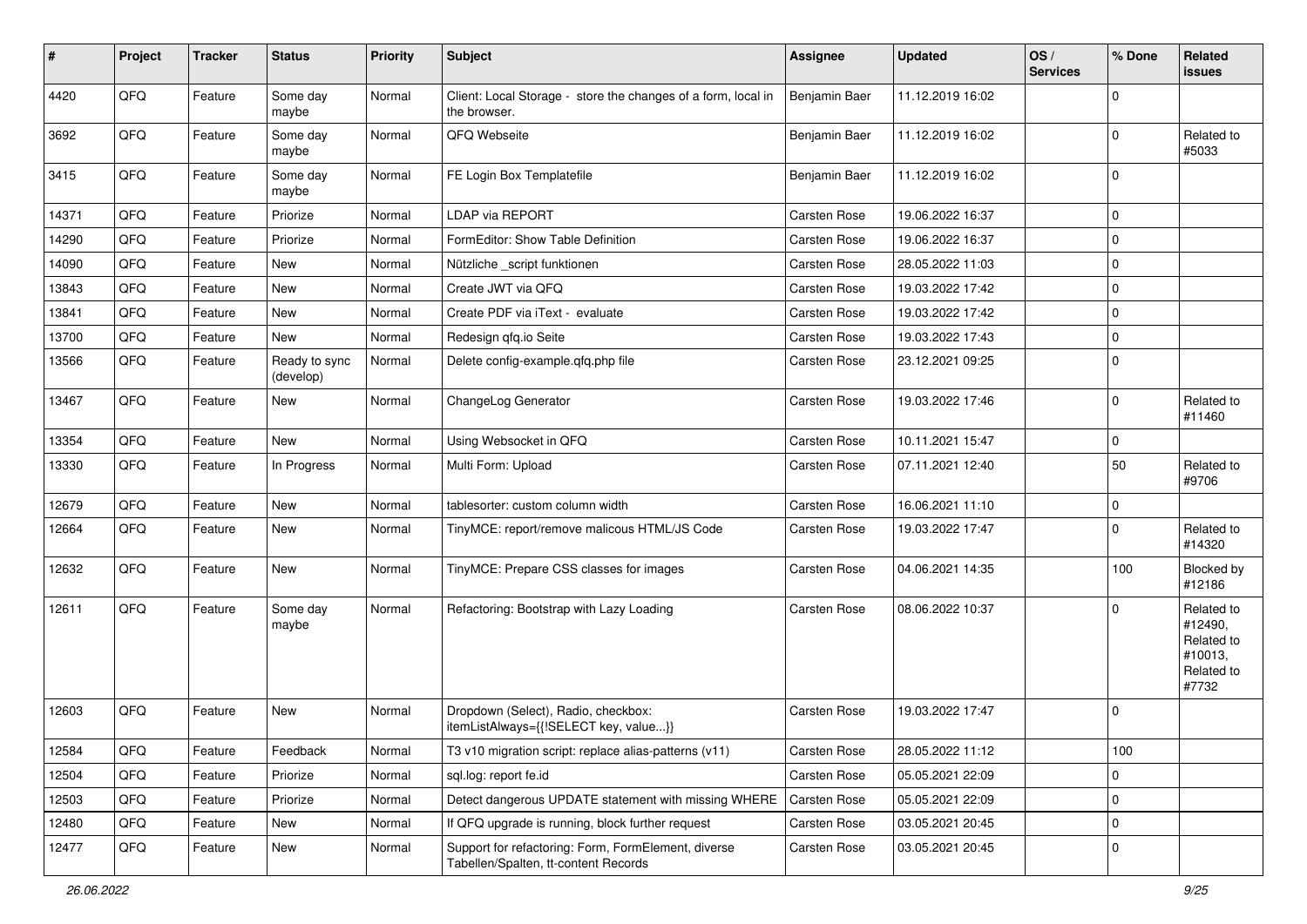| #     | Project | <b>Tracker</b> | <b>Status</b>     | <b>Priority</b> | <b>Subject</b>                                                                                                | <b>Assignee</b>     | <b>Updated</b>   | OS/<br><b>Services</b> | % Done      | Related<br>issues                                                      |
|-------|---------|----------------|-------------------|-----------------|---------------------------------------------------------------------------------------------------------------|---------------------|------------------|------------------------|-------------|------------------------------------------------------------------------|
| 12474 | QFQ     | Feature        | <b>New</b>        | Normal          | Check BaseConfigURL if it is given and the the last char is '/'                                               | <b>Carsten Rose</b> | 03.05.2021 20:45 |                        | $\Omega$    |                                                                        |
| 12465 | QFQ     | Feature        | <b>New</b>        | Normal          | QFQ Function: use in FE to fill StoreRecord                                                                   | Carsten Rose        | 05.05.2021 21:58 |                        | $\Omega$    |                                                                        |
| 12452 | QFQ     | Feature        | Priorize          | Normal          | BaseURL: alsways with '/' at the end                                                                          | <b>Carsten Rose</b> | 19.06.2022 13:45 |                        | $\Omega$    | Related to<br>#10782                                                   |
| 12440 | QFQ     | Feature        | In Progress       | Normal          | Typo3 V10 upgrade (durchfuehren und testen)                                                                   | Carsten Rose        | 21.03.2022 09:53 |                        | 50          | Related to<br>#12357,<br>Related to<br>#12067,<br>Related to<br>#10661 |
| 12439 | QFQ     | Feature        | In Progress       | Normal          | TinyMCE Paste from Word & Character Count/Limit                                                               | Carsten Rose        | 05.05.2021 22:15 |                        | $\mathbf 0$ |                                                                        |
| 12413 | QFQ     | Feature        | New               | Normal          | STORE TYPO3: enhance for {{be users.email:T}},<br>{{fe users.email:T}}                                        | <b>Carsten Rose</b> | 03.05.2021 20:45 |                        | $\Omega$    | Related to<br>#12412,<br>Related to<br>#10012                          |
| 12412 | QFQ     | Feature        | <b>New</b>        | Normal          | Action/Escape qualifier 'e' (empty), '0': if given, an empty<br>string (or '0') will be treated as 'not found | <b>Carsten Rose</b> | 08.05.2021 09:40 |                        | $\Omega$    | Related to<br>#12413,<br>Related to<br>#10012                          |
| 12400 | QFQ     | Feature        | <b>New</b>        | Normal          | Tutorial ist in QFQ Doku, Wird in der Suche gefunden, es<br>gibt aber kein Menupunkt - Inhalt ueberpruefen    | <b>Carsten Rose</b> | 03.05.2021 20:45 |                        | $\Omega$    |                                                                        |
| 12337 | QFQ     | Feature        | Some day<br>maybe | Normal          | Database.php: better caching                                                                                  | Carsten Rose        | 16.09.2021 15:10 |                        | $\mathbf 0$ |                                                                        |
| 12330 | QFQ     | Feature        | <b>New</b>        | Normal          | Copy to input field / text area / TinyMCE                                                                     | Carsten Rose        | 07.04.2021 09:01 |                        | $\Omega$    |                                                                        |
| 12315 | QFQ     | Feature        | Some day<br>maybe | Normal          | Form History (Diffs) / Backups                                                                                | Carsten Rose        | 16.09.2021 15:10 |                        | $\Omega$    |                                                                        |
| 12269 | QFQ     | Feature        | New               | Normal          | 2FA - Login                                                                                                   | <b>Carsten Rose</b> | 03.05.2021 20:45 |                        | $\mathbf 0$ |                                                                        |
| 12163 | QFQ     | Feature        | <b>New</b>        | Normal          | Checkbox: table wrap                                                                                          | Carsten Rose        | 03.05.2021 20:51 |                        | $\mathbf 0$ |                                                                        |
| 12162 | QFQ     | Feature        | New               | Normal          | FE.type=sendmail: personalized mailing (several mails) via<br>template                                        | Carsten Rose        | 03.05.2021 20:45 |                        | $\Omega$    |                                                                        |
| 12146 | QFQ     | Feature        | <b>New</b>        | Normal          | Autocron Job: Anzeigen wann der naechste Job ausgefuehrt<br>wird, resp das er nicht ausgefuehrt wird          | <b>Carsten Rose</b> | 15.03.2021 15:23 |                        | $\Omega$    |                                                                        |
| 12119 | QFQ     | Feature        | New               | Normal          | AS paged: error message missing if there ist no 'r' argument.                                                 | Carsten Rose        | 03.05.2021 20:51 |                        | $\mathbf 0$ |                                                                        |
| 12109 | QFQ     | Feature        | New               | Normal          | Donwload Link: Plain, SIP, Persistent Link, Peristent SIP -<br>new notation                                   | Carsten Rose        | 03.05.2021 20:45 |                        | $\Omega$    | Related to<br>#12085                                                   |
| 12024 | QFQ     | Feature        | <b>New</b>        | Normal          | Excel Export: text columns by default decode<br>htmlspeciachar()                                              | <b>Carsten Rose</b> | 17.02.2021 23:55 |                        | $\Omega$    | Related to<br>#12022                                                   |
| 12023 | QFQ     | Feature        | <b>New</b>        | Normal          | MySQL Stored Precdure: QDECODESPECIALCHAR()                                                                   | Carsten Rose        | 16.02.2021 11:16 |                        | $\Omega$    | Related to<br>#12022                                                   |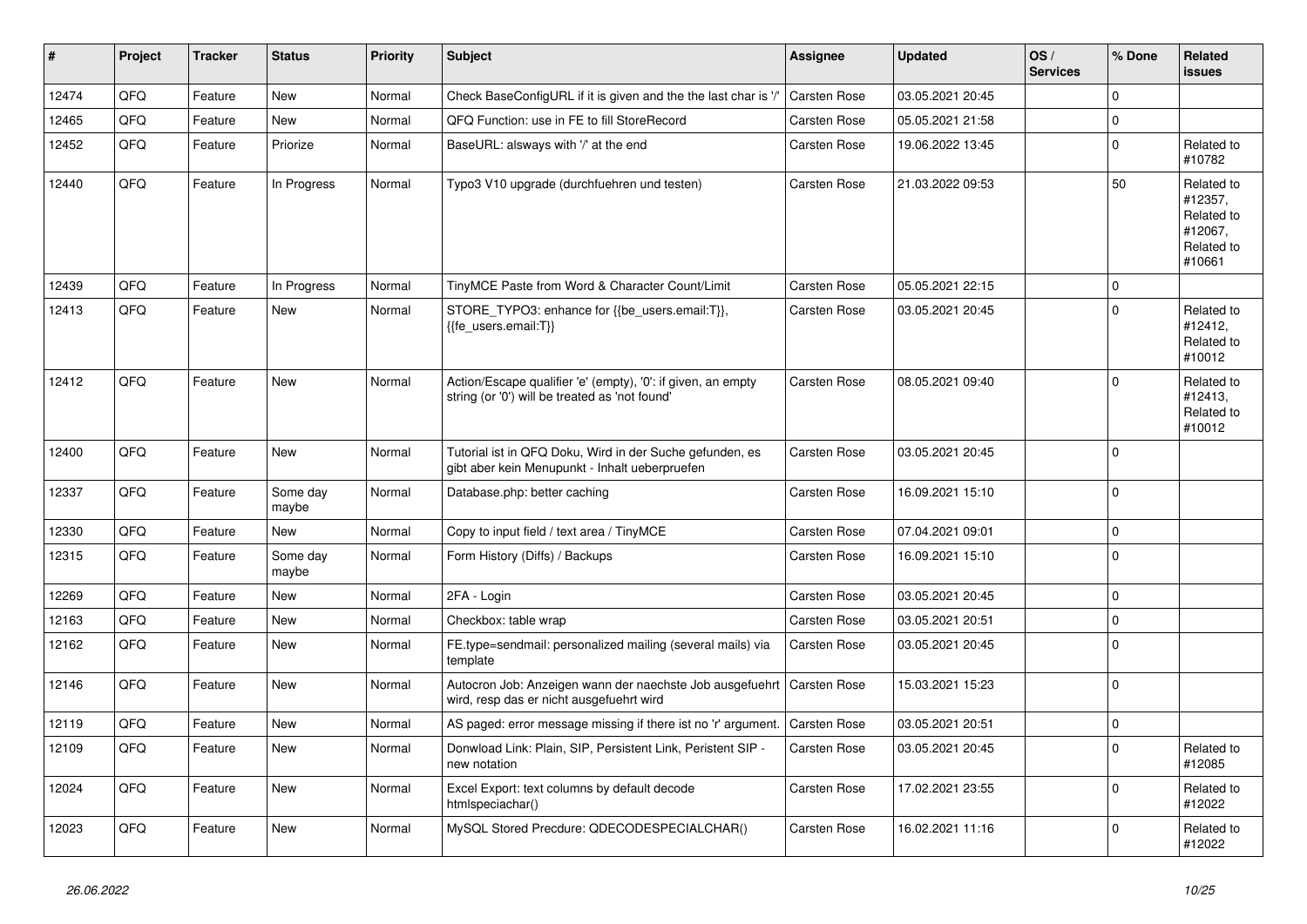| #     | Project | <b>Tracker</b> | <b>Status</b>     | <b>Priority</b> | <b>Subject</b>                                                                                       | Assignee                                               | <b>Updated</b>      | OS/<br><b>Services</b> | % Done      | Related<br><b>issues</b>                     |                      |
|-------|---------|----------------|-------------------|-----------------|------------------------------------------------------------------------------------------------------|--------------------------------------------------------|---------------------|------------------------|-------------|----------------------------------------------|----------------------|
| 11980 | QFQ     | Feature        | In Progress       | Normal          | protected verzeichnis MUSS geschützt werden                                                          | <b>Carsten Rose</b>                                    | 07.09.2021 13:30    |                        | $\Omega$    |                                              |                      |
| 11955 | QFQ     | Feature        | New               | Normal          | subrecord: new title option to set <th> attributes - e.g. to<br/>customize tablesorter options.</th> | attributes - e.g. to<br>customize tablesorter options. | <b>Carsten Rose</b> | 03.05.2021 20:47       |             | 0                                            | Related to<br>#11775 |
| 11775 | QFQ     | Feature        | <b>New</b>        | Normal          | Subrecord Tooltip pro Feld                                                                           | Carsten Rose                                           | 18.12.2020 15:22    |                        | $\Omega$    | Related to<br>#11955                         |                      |
| 11747 | QFQ     | Feature        | New               | Normal          | Maintenance Page with Redirect                                                                       | <b>Carsten Rose</b>                                    | 03.05.2021 20:47    |                        | 0           | Related to<br>#11741                         |                      |
| 11702 | QFQ     | Feature        | New               | Normal          | HTML Special Char makes no sense for 'allbut' if '&' is<br>forbidden                                 | <b>Carsten Rose</b>                                    | 07.12.2021 16:35    |                        | $\Omega$    | Related to<br>#5112.<br>Related to<br>#14320 |                      |
| 11523 | QFQ     | Feature        | New               | Normal          | Mit dynamic Update erkennen, ob Upload gemacht wurde                                                 | Carsten Rose                                           | 13.11.2020 15:07    |                        | $\pmb{0}$   | Related to<br>#9533                          |                      |
| 11516 | QFQ     | Feature        | New               | Normal          | Multi Page Form (Previous/Next Buttons)                                                              | <b>Carsten Rose</b>                                    | 16.03.2021 17:52    |                        | $\mathsf 0$ |                                              |                      |
| 11504 | QFQ     | Feature        | New               | Normal          | Dynamic Update: Button text update for 'Save',' Close' &<br>'Delete'                                 | <b>Carsten Rose</b>                                    | 12.11.2020 23:44    |                        | $\Omega$    |                                              |                      |
| 11460 | QFQ     | Feature        | <b>New</b>        | Normal          | Easier creation of changelog: gitchangelog                                                           | Carsten Rose                                           | 12.06.2021 10:20    |                        | 0           | Related to<br>#13467                         |                      |
| 11323 | QFQ     | Feature        | Some day<br>maybe | Normal          | Report Frontend Editor Modal + Codemirror                                                            | Carsten Rose                                           | 16.09.2021 15:10    |                        | 0           | Related to<br>#11036                         |                      |
| 11322 | QFQ     | Feature        | Some day<br>maybe | Normal          | Form Element JSON - (multiline parameter field)                                                      | Carsten Rose                                           | 16.09.2021 15:10    |                        | $\Omega$    |                                              |                      |
| 11320 | QFQ     | Feature        | Priorize          | Normal          | Typo3 Version 10 support                                                                             | Carsten Rose                                           | 05.05.2021 22:09    |                        | $\mathsf 0$ |                                              |                      |
| 11217 | QFQ     | Feature        | Some day<br>maybe | Normal          | <b>Extend Script Functionality</b>                                                                   | <b>Carsten Rose</b>                                    | 16.09.2021 15:10    |                        | $\mathbf 0$ |                                              |                      |
| 11080 | QFQ     | Feature        | <b>New</b>        | Normal          | Send MQTT messages                                                                                   | <b>Carsten Rose</b>                                    | 29.08.2020 19:49    |                        | 0           |                                              |                      |
| 11076 | QFQ     | Feature        | In Progress       | Normal          | SELECT  AS websocket                                                                                 | <b>Carsten Rose</b>                                    | 30.08.2020 17:49    |                        | 0           |                                              |                      |
| 11036 | QFQ     | Feature        | Some day<br>maybe | Normal          | inline report editor permissions                                                                     | Carsten Rose                                           | 16.09.2021 15:09    |                        | $\mathbf 0$ | Related to<br>#11323                         |                      |
| 10996 | QFQ     | Feature        | New               | Normal          | Download video via sip: no seek                                                                      | <b>Carsten Rose</b>                                    | 12.08.2020 14:18    |                        | 0           |                                              |                      |
| 10979 | QFQ     | Feature        | New               | Normal          | Ajax Calls an API - dataReport                                                                       | <b>Carsten Rose</b>                                    | 11.05.2022 12:15    |                        | $\mathbf 0$ |                                              |                      |
| 10976 | QFQ     | Feature        | <b>New</b>        | Normal          | Excel Export Verbesserungen                                                                          | Carsten Rose                                           | 06.08.2020 10:56    |                        | 0           |                                              |                      |
| 10819 | QFQ     | Feature        | New               | Normal          | Persistent SIP - second try                                                                          | Carsten Rose                                           | 29.06.2020 23:02    |                        | $\Omega$    | Related to<br>#6261                          |                      |
| 10793 | QFQ     | Feature        | In Progress       | Normal          | Update NPM Packages                                                                                  | <b>Carsten Rose</b>                                    | 07.09.2021 13:25    |                        | 30          |                                              |                      |
| 10745 | QFQ     | Feature        | Some day<br>maybe | Normal          | Tablesorter Excel Export                                                                             | Carsten Rose                                           | 16.09.2021 15:09    |                        | $\Omega$    |                                              |                      |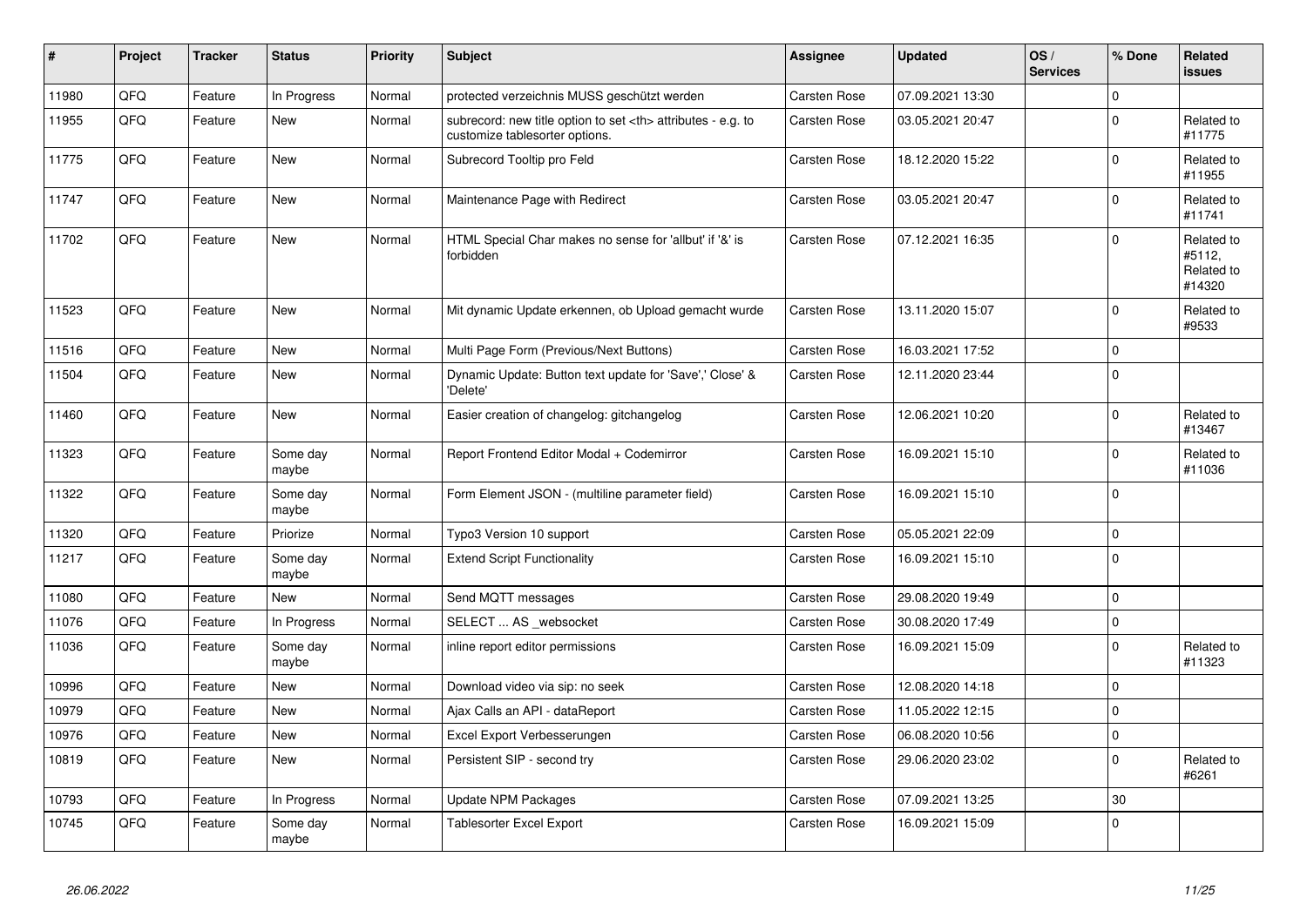| $\vert$ # | Project | <b>Tracker</b> | <b>Status</b>     | <b>Priority</b> | <b>Subject</b>                                                                                     | <b>Assignee</b>     | <b>Updated</b>   | OS/<br><b>Services</b> | % Done      | <b>Related</b><br><b>issues</b>                                        |
|-----------|---------|----------------|-------------------|-----------------|----------------------------------------------------------------------------------------------------|---------------------|------------------|------------------------|-------------|------------------------------------------------------------------------|
| 10716     | QFQ     | Feature        | Some day<br>maybe | Normal          | Business Logic mit Externen Skripten                                                               | Carsten Rose        | 16.09.2021 15:10 |                        | $\Omega$    | Related to<br>#10713,<br>Related to<br>#8217                           |
| 10714     | QFQ     | Feature        | New               | Normal          | multi Table Form                                                                                   | <b>Carsten Rose</b> | 16.03.2021 18:44 |                        | $\mathbf 0$ |                                                                        |
| 10593     | QFQ     | Feature        | New               | Normal          | label2: text behind input element                                                                  | Carsten Rose        | 16.05.2020 10:57 |                        | $\mathbf 0$ |                                                                        |
| 10443     | QFQ     | Feature        | In Progress       | Normal          | Konzept_api / _live                                                                                | Carsten Rose        | 07.05.2020 09:39 |                        | $\mathbf 0$ |                                                                        |
| 10119     | QFQ     | Feature        | New               | Normal          | Dropdown (selectlist) & TypeAhead: format and catagorize<br>list                                   | Carsten Rose        | 07.05.2020 09:36 |                        | $\mathbf 0$ |                                                                        |
| 10116     | QFQ     | Feature        | Some day<br>maybe | Normal          | TypeAhead: Tag - show inside 'input' element                                                       | Carsten Rose        | 16.09.2021 15:09 |                        | $\mathbf 0$ |                                                                        |
| 10115     | QFQ     | Feature        | <b>New</b>        | Normal          | TypeAhead: static list                                                                             | Carsten Rose        | 26.02.2020 16:42 |                        | 100         |                                                                        |
| 10095     | QFQ     | Feature        | Some day<br>maybe | Normal          | Generic Gitlab Integration into QFQ                                                                | Carsten Rose        | 16.09.2021 15:10 |                        | $\mathbf 0$ |                                                                        |
| 10080     | QFQ     | Feature        | New               | Normal          | Popup on 'save' / 'close': configure dialog (answer<br>yes/no/cancle/)                             | Carsten Rose        | 28.03.2021 20:52 |                        | $\mathbf 0$ | Is duplicate<br>of #12262                                              |
| 10015     | QFQ     | Feature        | Priorize          | Normal          | Monospace in Textarea                                                                              | <b>Carsten Rose</b> | 03.02.2020 13:40 |                        | $\mathbf 0$ |                                                                        |
| 10014     | QFQ     | Feature        | New               | Normal          | Manual.rst: describe behaviour and process order of<br>fillStoreVar, slaveId, sqlBefore,           | Carsten Rose        | 01.02.2020 22:31 |                        | $\mathbf 0$ |                                                                        |
| 10013     | QFQ     | Feature        | Some day<br>maybe | Normal          | FE.typ=editor: CodeMirror                                                                          | Carsten Rose        | 08.06.2022 10:37 |                        | $\mathbf 0$ | Related to<br>#12611,<br>Related to<br>#12490,<br>Related to<br>#7732  |
| 10012     | QFQ     | Feature        | Priorize          | Normal          | redirectAllMailTo: {{beEmail:T}}                                                                   | Carsten Rose        | 08.05.2021 09:54 |                        | $\mathbf 0$ | Related to<br>#12412,<br>Related to<br>#12413,<br>Related to<br>#10011 |
| 10011     | QFQ     | Feature        | Priorize          | Normal          | Offer new STORE_TYPO3 Variable 'beUser', 'beEmail'                                                 | <b>Carsten Rose</b> | 08.05.2021 09:51 |                        | $\mathbf 0$ | Related to<br>#10012,<br>Related to<br>#12511                          |
| 10005     | QFQ     | Feature        | Priorize          | Normal          | Report / special column name:  AS _calendar                                                        | Carsten Rose        | 03.06.2020 17:28 |                        | $\mathbf 0$ |                                                                        |
| 9983      | QFQ     | Feature        | New               | Normal          | Report Notation: new keyword 'range'                                                               | Carsten Rose        | 01.02.2020 15:55 |                        | $\mathbf 0$ |                                                                        |
| 9968      | QFQ     | Feature        | Priorize          | Normal          | Tooltip in Links for Developer                                                                     | Carsten Rose        | 01.02.2020 23:17 |                        | $\mathbf 0$ |                                                                        |
| 9928      | QFQ     | Feature        | Priorize          | Normal          | SpecialColumnName: a) Deprecated: ' AS "_+tag " ', b)<br>New: ' AS "_ <tag1><tag2>"'</tag2></tag1> | Carsten Rose        | 01.02.2020 23:17 |                        | $\mathbf 0$ | Related to<br>#9929                                                    |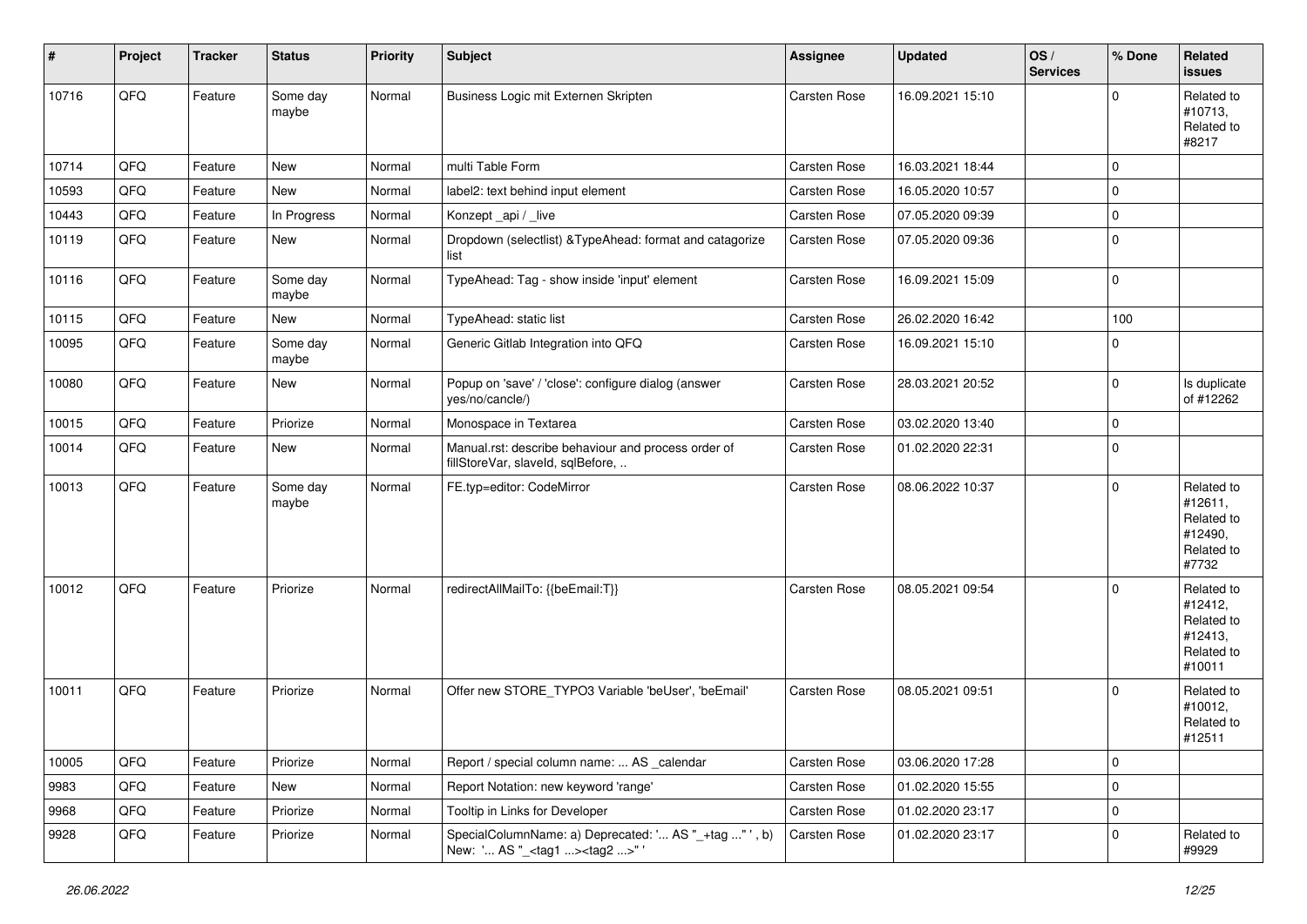| ∦    | Project | <b>Tracker</b> | <b>Status</b>     | <b>Priority</b> | Subject                                                                                                                               | <b>Assignee</b> | <b>Updated</b>   | OS/<br><b>Services</b> | % Done      | Related<br><b>issues</b>                                             |
|------|---------|----------------|-------------------|-----------------|---------------------------------------------------------------------------------------------------------------------------------------|-----------------|------------------|------------------------|-------------|----------------------------------------------------------------------|
| 9927 | QFQ     | Feature        | <b>New</b>        | Normal          | QFQ Update: a) Update nur machen wenn BE User<br>eingeloggt ist., b) Bei Fehler genaue Meldung welcher<br>Updateschritt Probleme hat. | Carsten Rose    | 22.01.2020 12:59 |                        | $\mathbf 0$ |                                                                      |
| 9900 | QFQ     | Feature        | Priorize          | Normal          | Generic API Call: tt-content record >> JSON                                                                                           | Carsten Rose    | 01.02.2020 10:13 |                        | $\mathbf 0$ |                                                                      |
| 9811 | QFQ     | Feature        | New               | Normal          | Report: tag every n'th row                                                                                                            | Carsten Rose    | 01.02.2020 23:22 |                        | $\mathbf 0$ |                                                                      |
| 9781 | QFQ     | Feature        | New               | Normal          | Button: CSS class to make buttons smaller                                                                                             | Carsten Rose    | 01.02.2020 23:22 |                        | $\mathbf 0$ |                                                                      |
| 9777 | QFQ     | Feature        | New               | Normal          | Logging QFQ Variables                                                                                                                 | Carsten Rose    | 16.12.2019 17:17 |                        | $\mathbf 0$ |                                                                      |
| 9707 | QFQ     | Feature        | <b>New</b>        | Normal          | SIP security: encode pageld and check pageld on decode                                                                                | Carsten Rose    | 01.02.2020 23:22 |                        | $\mathbf 0$ |                                                                      |
| 9706 | QFQ     | Feature        | New               | Normal          | Multi File Upload (hidden template group)                                                                                             | Carsten Rose    | 01.02.2020 23:22 |                        | $\mathbf 0$ | Related to<br>#7521,<br>Related to<br>#5562,<br>Related to<br>#13330 |
| 9704 | QFQ     | Feature        | Some day<br>maybe | Normal          | Thumbnails Generieren beim Splitten von PDF Files                                                                                     | Carsten Rose    | 11.12.2019 16:01 |                        | $\mathbf 0$ |                                                                      |
| 9668 | QFQ     | Feature        | Priorize          | Normal          | Form.mode: rename 'hidden' to 'hide'                                                                                                  | Carsten Rose    | 05.05.2021 22:14 |                        | $\mathbf 0$ | Related to<br>#6437                                                  |
| 9602 | QFQ     | Feature        | <b>New</b>        | Normal          | Form definition as JSON                                                                                                               | Carsten Rose    | 01.02.2020 23:21 |                        | $\mathbf 0$ | Related to<br>#9600                                                  |
| 9579 | QFQ     | Feature        | Some day<br>maybe | Normal          | Multiform with Process Row                                                                                                            | Carsten Rose    | 11.12.2019 16:01 |                        | $\mathbf 0$ |                                                                      |
| 9537 | QFQ     | Feature        | <b>New</b>        | Normal          | FormEditor: Edit fieldset in FrontEnd                                                                                                 | Carsten Rose    | 01.02.2020 23:22 |                        | $\mathbf 0$ |                                                                      |
| 9394 | QFQ     | Feature        | Priorize          | Normal          | REST: allow for non numerical ids in get requests                                                                                     | Carsten Rose    | 05.05.2021 22:10 |                        | $\mathbf 0$ |                                                                      |
| 9352 | QFQ     | Feature        | New               | Normal          | FE 'Native' fire slaveld, sqlAfter, sqlIns                                                                                            | Carsten Rose    | 01.02.2020 23:22 |                        | $\mathbf 0$ |                                                                      |
| 9348 | QFQ     | Feature        | New               | Normal          | defaultThumbnailSize: pre render thumbnails                                                                                           | Carsten Rose    | 12.06.2021 09:05 |                        | $\mathbf 0$ |                                                                      |
| 9346 | QFQ     | Feature        | Priorize          | Normal          | beforeSave: check if an upload is given                                                                                               | Carsten Rose    | 11.06.2021 21:18 |                        | $\mathbf 0$ |                                                                      |
| 9221 | QFQ     | Feature        | New               | Normal          | typeAhead: Zeichenlimite ausschalten                                                                                                  | Carsten Rose    | 08.05.2021 17:06 |                        | $\mathbf 0$ |                                                                      |
| 9208 | QFQ     | Feature        | New               | Normal          | Manage 'recent' records                                                                                                               | Carsten Rose    | 01.02.2020 23:22 |                        | $\mathbf 0$ |                                                                      |
| 9136 | QFQ     | Feature        | New               | Normal          | Create ZIP files with dynamic PDFs                                                                                                    | Carsten Rose    | 01.02.2020 23:22 |                        | $\mathbf 0$ |                                                                      |
| 9129 | QFQ     | Feature        | New               | Normal          | sqlValidate: Message as notification, not as error                                                                                    | Carsten Rose    | 01.02.2020 23:22 |                        | $\mathbf 0$ | Related to<br>#9128                                                  |
| 9128 | QFQ     | Feature        | New               | Normal          | Error Message: not replaced variables- a) replace back to<br>'{{', b) underline                                                       | Carsten Rose    | 01.02.2020 23:22 |                        | $\pmb{0}$   | Related to<br>#9129                                                  |
| 8975 | QFQ     | Feature        | New               | Normal          | Report Notation: 2.0                                                                                                                  | Carsten Rose    | 01.02.2020 23:22 |                        | $\mathbf 0$ | Related to<br>#8963                                                  |
| 8963 | QFQ     | Feature        | Priorize          | Normal          | Setting values in a store: flexible way                                                                                               | Carsten Rose    | 05.05.2021 22:10 |                        | $\mathbf 0$ | Related to<br>#8975                                                  |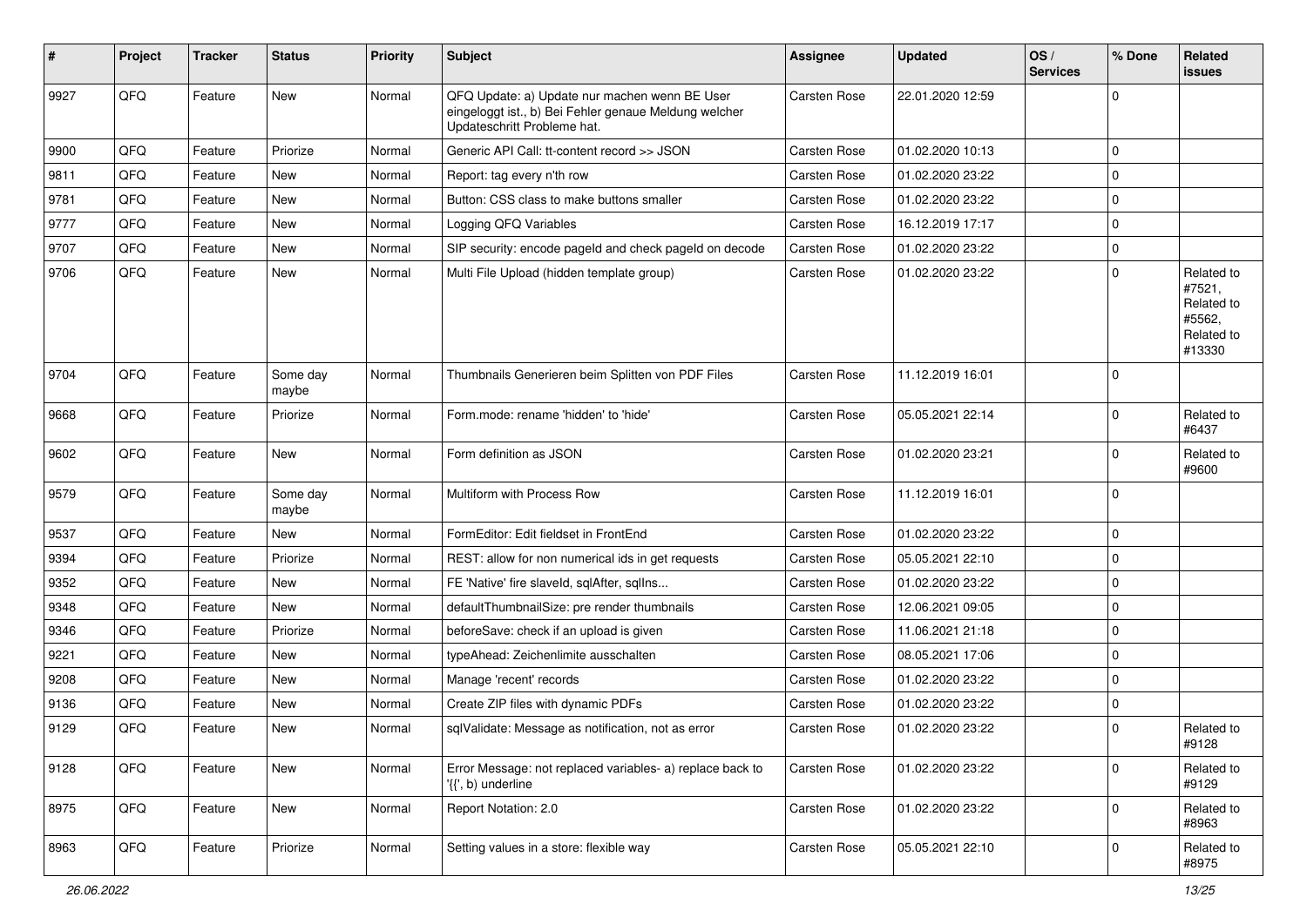| #    | Project | <b>Tracker</b> | <b>Status</b>     | <b>Priority</b> | <b>Subject</b>                                                                                         | <b>Assignee</b>     | <b>Updated</b>   | OS/<br><b>Services</b> | % Done      | Related<br><b>issues</b> |
|------|---------|----------------|-------------------|-----------------|--------------------------------------------------------------------------------------------------------|---------------------|------------------|------------------------|-------------|--------------------------|
| 8894 | QFQ     | Feature        | Some day<br>maybe | Normal          | Documentation Tags Usable in QFQ Application                                                           | Carsten Rose        | 11.12.2019 16:01 |                        | $\mathbf 0$ |                          |
| 8892 | QFQ     | Feature        | Some day<br>maybe | Normal          | Display and Edit SQL Comments in Form Editor                                                           | <b>Carsten Rose</b> | 11.12.2019 16:01 |                        | $\mathbf 0$ |                          |
| 8806 | QFQ     | Feature        | New               | Normal          | SQL Function nl2br                                                                                     | <b>Carsten Rose</b> | 01.02.2020 23:22 |                        | $\mathbf 0$ |                          |
| 8719 | QFQ     | Feature        | New               | Normal          | extraButtonLock: add support for 0/1                                                                   | Carsten Rose        | 01.02.2020 23:22 |                        | $\mathbf 0$ |                          |
| 8702 | QFQ     | Feature        | New               | Normal          | Load Record which is locked: missing user info                                                         | <b>Carsten Rose</b> | 11.12.2019 16:16 |                        | $\mathbf 0$ | Related to<br>#9789      |
| 8586 | QFQ     | Feature        | Some day<br>maybe | Normal          | QFQ: Enhance Error message for 'record not found'                                                      | <b>Carsten Rose</b> | 16.09.2021 15:10 |                        | $\mathbf 0$ |                          |
| 8585 | QFQ     | Feature        | Priorize          | Normal          | Enhance Error message for 'unknown form'                                                               | <b>Carsten Rose</b> | 01.02.2020 10:13 |                        | $\mathbf 0$ |                          |
| 8584 | QFQ     | Feature        | Priorize          | Normal          | FE 'Action' - never assign to Container (except Template<br>Group)                                     | Carsten Rose        | 01.02.2020 10:13 |                        | $\mathbf 0$ |                          |
| 8520 | QFQ     | Feature        | Some day<br>maybe | Normal          | Bring QFQ to Composer                                                                                  | <b>Carsten Rose</b> | 16.09.2021 15:10 |                        | $\mathbf 0$ |                          |
| 8336 | QFQ     | Feature        | New               | Normal          | Form > modified > Close New: a) Optional disable popup, b)<br>custom text, c) mode on save: close stay | <b>Carsten Rose</b> | 01.02.2020 23:22 |                        | $\mathbf 0$ | Related to<br>#8335      |
| 8277 | QFQ     | Feature        | Priorize          | Normal          | fe.parameter.default=                                                                                  | <b>Carsten Rose</b> | 01.02.2020 23:17 |                        | $\mathbf 0$ | Related to<br>#8113      |
| 8217 | QFQ     | Feature        | New               | Normal          | if-elseif-else construct                                                                               | <b>Carsten Rose</b> | 16.03.2021 18:41 |                        | $\mathbf 0$ | Related to<br>#10716     |
| 8187 | QFQ     | Feature        | New               | Normal          | Subrecord: enable/hide new button - make new/edit/delete<br>customizeable.                             | <b>Carsten Rose</b> | 06.03.2021 18:44 |                        | $\mathbf 0$ | Related to<br>#11326     |
| 8101 | QFQ     | Feature        | Some day<br>maybe | Normal          | Password hash: support further hashing methods                                                         | Carsten Rose        | 16.09.2021 15:10 |                        | $\Omega$    |                          |
| 8089 | QFQ     | Feature        | New               | Normal          | Copy/Paste for FormElements                                                                            | <b>Carsten Rose</b> | 01.02.2020 23:22 |                        | $\mathbf 0$ |                          |
| 8044 | QFQ     | Feature        | Priorize          | Normal          | Transaction: a) Form, b) Report                                                                        | Carsten Rose        | 05.05.2021 22:14 |                        | $\mathbf 0$ | Related to<br>#8043      |
| 8034 | QFQ     | Feature        | Priorize          | Normal          | FormElement 'data': 22.22.2222 should not be accepted                                                  | <b>Carsten Rose</b> | 01.02.2020 10:13 |                        | $\mathbf 0$ |                          |
| 7924 | QFQ     | Feature        | New               | Normal          | Radio/Checkbox with Tooltip                                                                            | <b>Carsten Rose</b> | 01.02.2020 23:22 |                        | $\mathbf 0$ |                          |
| 7920 | QFQ     | Feature        | New               | Normal          | FE: Syntax Highlight, Zeinlenumbruch                                                                   | Carsten Rose        | 01.02.2020 10:03 |                        | $\mathbf 0$ |                          |
| 7812 | QFQ     | Feature        | New               | Normal          | FE 'Subrecord' - new option 'subrecordShowFilter',<br>'subrecordPaging'                                | Carsten Rose        | 01.02.2020 23:22 |                        | 0           |                          |
| 7683 | QFQ     | Feature        | New               | Normal          | Special column names in '{{ SELECT  AS _link }}' should<br>be detected                                 | Carsten Rose        | 01.02.2020 23:21 |                        | $\mathbf 0$ |                          |
| 7681 | QFQ     | Feature        | New               | Normal          | Optional switch off 'check for modified record'                                                        | Carsten Rose        | 01.02.2020 23:21 |                        | $\mathbf 0$ |                          |
| 7660 | QFQ     | Feature        | New               | Normal          | IMAP: import mails to DB, move / delete mails                                                          | Carsten Rose        | 01.02.2020 09:52 |                        | $\mathbf 0$ |                          |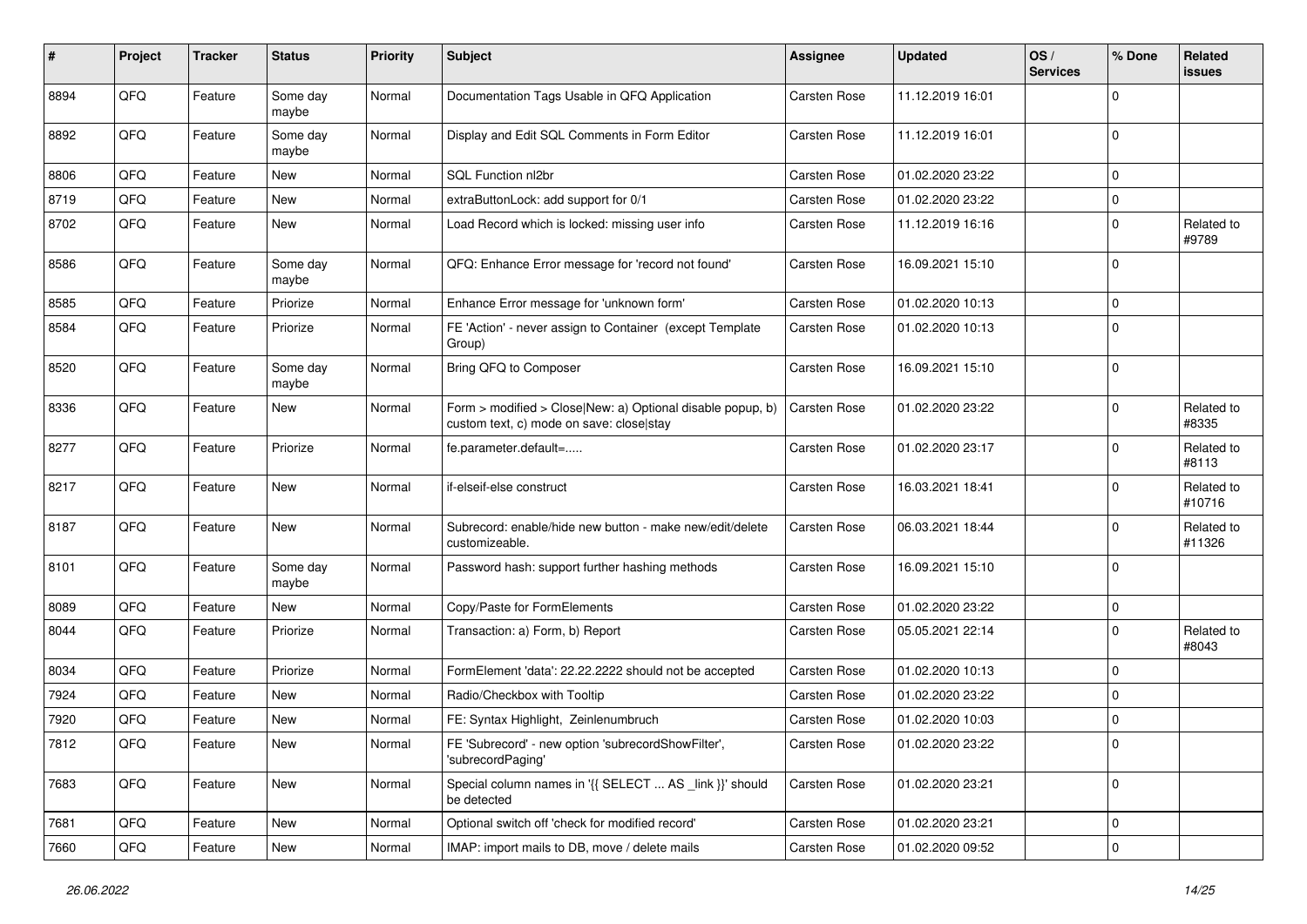| #    | Project | <b>Tracker</b> | <b>Status</b>     | <b>Priority</b> | Subject                                                                                                                    | <b>Assignee</b>     | <b>Updated</b>   | OS/<br><b>Services</b> | % Done      | Related<br>issues         |
|------|---------|----------------|-------------------|-----------------|----------------------------------------------------------------------------------------------------------------------------|---------------------|------------------|------------------------|-------------|---------------------------|
| 7630 | QFQ     | Feature        | Priorize          | Normal          | detailed error message for simple upload                                                                                   | Carsten Rose        | 01.02.2020 10:13 |                        | $\mathbf 0$ |                           |
| 7522 | QFQ     | Feature        | Priorize          | Normal          | Inserting default index.html to folder (Avoid Apache<br>Indexing)                                                          | Carsten Rose        | 01.02.2020 10:13 |                        | $\mathbf 0$ |                           |
| 7521 | QFQ     | Feature        | New               | Normal          | TemplateGroup: fe.type=upload                                                                                              | <b>Carsten Rose</b> | 01.02.2020 23:21 |                        | $\mathbf 0$ | Related to<br>#9706       |
| 7520 | QFQ     | Feature        | <b>New</b>        | Normal          | QR Code:  AS _qr ( AS _link)                                                                                               | <b>Carsten Rose</b> | 01.02.2020 23:22 |                        | $\mathbf 0$ |                           |
| 7519 | QFQ     | Feature        | New               | Normal          | Select: Multi                                                                                                              | <b>Carsten Rose</b> | 01.02.2020 23:22 |                        | $\mathbf 0$ |                           |
| 7481 | QFQ     | Feature        | New               | Normal          | Detect 'BaseUrl' automatically                                                                                             | <b>Carsten Rose</b> | 01.02.2020 23:21 |                        | $\mathbf 0$ |                           |
| 7480 | QFQ     | Feature        | New               | Normal          | Record History (Undo / Redo)                                                                                               | <b>Carsten Rose</b> | 11.12.2019 16:16 |                        | $\mathbf 0$ | Related to<br>#2361       |
| 7453 | QFQ     | Feature        | Some day<br>maybe | Normal          | import / export forms QFQ                                                                                                  | <b>Carsten Rose</b> | 16.09.2021 15:10 |                        | $\mathbf 0$ |                           |
| 7452 | QFQ     | Feature        | Some day<br>maybe | Normal          | automate deployment new QFQ version                                                                                        | <b>Carsten Rose</b> | 16.09.2021 15:10 |                        | $\mathbf 0$ |                           |
| 7342 | QFQ     | Feature        | New               | Normal          | add content = hide_this                                                                                                    | <b>Carsten Rose</b> | 01.02.2020 23:21 |                        | $\mathbf 0$ |                           |
| 7336 | QFQ     | Feature        | Some day<br>maybe | Normal          | PDF Upload: disallow PDFs with specific Meta information                                                                   | Carsten Rose        | 11.12.2019 16:01 |                        | $\mathbf 0$ |                           |
| 7290 | QFQ     | Feature        | Priorize          | Normal          | FormEditor: title as textarea if LEN(title)>60                                                                             | Carsten Rose        | 01.02.2020 10:13 |                        | $\mathbf 0$ | Blocked by<br>#7682       |
| 7280 | QFQ     | Feature        | New               | Normal          | recently used table                                                                                                        | <b>Carsten Rose</b> | 01.02.2020 23:21 |                        | $\mathbf 0$ |                           |
| 7239 | QFQ     | Feature        | New               | Normal          | TinyMCE: html tag whitelist                                                                                                | Carsten Rose        | 01.02.2020 23:21 |                        | $\mathbf 0$ | Related to<br>#14320      |
| 7217 | QFQ     | Feature        | Priorize          | Normal          | Download: notice User if `_sip=?` is missing                                                                               | <b>Carsten Rose</b> | 01.02.2020 10:13 |                        | $\mathbf 0$ |                           |
| 7175 | QFQ     | Feature        | New               | Normal          | Upload: md5 hash as filename                                                                                               | <b>Carsten Rose</b> | 01.02.2020 23:21 |                        | $\mathbf 0$ |                           |
| 7119 | QFQ     | Feature        | New               | Normal          | Upload: scaleDownWidth, scaleDownHeight                                                                                    | Carsten Rose        | 01.02.2020 23:21 |                        | $\mathbf 0$ |                           |
| 7109 | QFQ     | Feature        | New               | Normal          | Dynamic Updates: row/element hide                                                                                          | Carsten Rose        | 01.02.2020 23:22 |                        | $\mathbf 0$ | Has<br>duplicate<br>#4081 |
| 7107 | QFQ     | Feature        | Some day<br>maybe | Normal          | Showcase Registration Tool: Anmeldung / Administration :<br>Liste Anmeldungen / Emaileinaldung                             | Carsten Rose        | 11.12.2019 16:01 |                        | 0           |                           |
| 7102 | QFQ     | Feature        | New               | Normal          | Comment sign in report: '#' and '--'                                                                                       | Carsten Rose        | 01.02.2020 23:21 |                        | 0           |                           |
| 7099 | QFQ     | Feature        | New               | Normal          | Redesign FormEditor                                                                                                        | Carsten Rose        | 01.02.2020 23:21 |                        | 0           |                           |
| 6998 | QFQ     | Feature        | Priorize          | Normal          | Form: with debug=on show column information as tooltip of<br>column label                                                  | Carsten Rose        | 01.02.2020 10:13 |                        | $\mathbf 0$ |                           |
| 6855 | QFQ     | Feature        | New               | Normal          | With {{feUser:U}}!={{feUser:T}}: Save / Delete: only possible<br>with {{feUserSave:U}}='yes' and '{{feUserDelete:U}}='yes' | <b>Carsten Rose</b> | 01.02.2020 23:21 |                        | 0           |                           |
| 6765 | QFG     | Feature        | New               | Normal          | Moeglichkeit via QFQ eigene Logs zu schreiben                                                                              | Carsten Rose        | 01.02.2020 23:21 |                        | 0           |                           |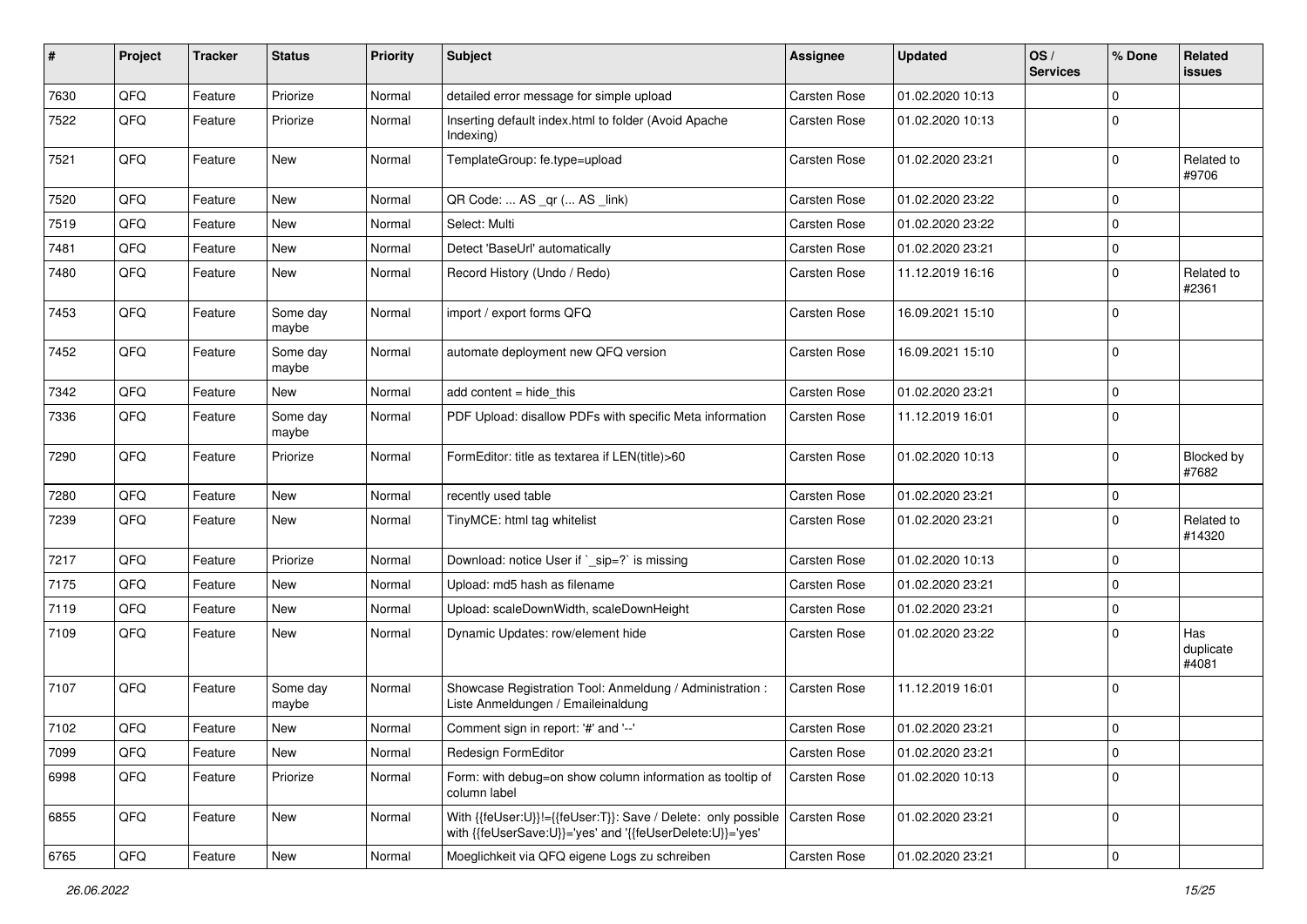| ∦    | Project | <b>Tracker</b> | <b>Status</b>     | <b>Priority</b> | <b>Subject</b>                                                                                        | Assignee            | Updated          | OS/<br><b>Services</b> | % Done      | Related<br><b>issues</b>                    |
|------|---------|----------------|-------------------|-----------------|-------------------------------------------------------------------------------------------------------|---------------------|------------------|------------------------|-------------|---------------------------------------------|
| 6723 | QFQ     | Feature        | New               | Normal          | Report QFQ Installation and Version                                                                   | Carsten Rose        | 12.06.2021 09:07 |                        | $\Omega$    |                                             |
| 6715 | QFQ     | Feature        | Some day<br>maybe | Normal          | Code-Refactoring: dbArray vereinheitlichen                                                            | Carsten Rose        | 11.12.2019 16:02 |                        | $\Omega$    |                                             |
| 6609 | QFQ     | Feature        | New               | Normal          | Formlet: JSON API erweitern                                                                           | Carsten Rose        | 01.02.2020 23:21 |                        | 50          |                                             |
| 6602 | QFQ     | Feature        | New               | Normal          | Formlet: in Report auf Mausklick ein mini-form oeffnen                                                | Carsten Rose        | 11.12.2019 16:16 |                        | $\mathbf 0$ |                                             |
| 6594 | QFQ     | Feature        | New               | Normal          | Excel: on download, check if there is a valid sip                                                     | Carsten Rose        | 01.02.2020 23:21 |                        | $\Omega$    |                                             |
| 6437 | QFQ     | Feature        | New               | Normal          | Neuer Mode Button bei FormElementen                                                                   | <b>Carsten Rose</b> | 01.02.2020 23:21 |                        | $\Omega$    | Related to<br>#9668,<br>Blocked by<br>#9678 |
| 6292 | QFQ     | Feature        | New               | Normal          | Download: File speichern mit Hash aber original Filename in<br>der Datenbank vermerken fuer Downloads | <b>Carsten Rose</b> | 01.02.2020 23:21 |                        | $\Omega$    |                                             |
| 6289 | QFQ     | Feature        | <b>New</b>        | Normal          | Form: Log                                                                                             | <b>Carsten Rose</b> | 01.02.2020 23:21 |                        | $\mathbf 0$ |                                             |
| 6261 | QFQ     | Feature        | New               | Normal          | Persistent SIP                                                                                        | <b>Carsten Rose</b> | 12.06.2021 09:07 |                        | $\Omega$    | Related to<br>#10819                        |
| 6250 | QFQ     | Feature        | In Progress       | Normal          | Enhance layout: a) Subrecord, b) Subrecord-Title                                                      | Carsten Rose        | 01.02.2020 23:22 |                        | $\Omega$    | Related to<br>#5391                         |
| 5983 | QFQ     | Feature        | Some day<br>maybe | Normal          | Form Submit (save & update): normalize date/-time FE                                                  | <b>Carsten Rose</b> | 01.02.2020 23:19 |                        | $\Omega$    |                                             |
| 5942 | QFQ     | Feature        | Priorize          | Normal          | 'L' and 'type': append to links, generate via '_link' by using<br>'u:' .                              | Carsten Rose        | 01.02.2020 10:13 |                        | $\Omega$    |                                             |
| 5894 | QFQ     | Feature        | Feedback          | Normal          | Typeahead in Report: show/hide rows dynamically                                                       | <b>Carsten Rose</b> | 18.02.2022 08:50 |                        | $\Omega$    | Related to<br>#5893,<br>Related to<br>#5885 |
| 5852 | QFQ     | Feature        | Some day<br>maybe | Normal          | Logging: mail.log / sql.log - im FE anzeigen und via AJAX<br>aktualisieren                            | <b>Carsten Rose</b> | 01.02.2020 23:19 |                        | $\Omega$    | Related to<br>#5885                         |
| 5782 | QFQ     | Feature        | New               | Normal          | NextCloud API                                                                                         | <b>Carsten Rose</b> | 01.02.2020 10:02 |                        | $\mathbf 0$ |                                             |
| 5695 | QFQ     | Feature        | In Progress       | Normal          | Multiform                                                                                             | <b>Carsten Rose</b> | 02.01.2021 18:38 |                        | $\Omega$    |                                             |
| 5665 | QFQ     | Feature        | Some day<br>maybe | Normal          | Versuch das '{{!' nicht mehr noetig ist.                                                              | Carsten Rose        | 01.02.2020 23:20 |                        | $\Omega$    | Related to<br>#7432,<br>Related to<br>#7434 |
| 5579 | QFQ     | Feature        | Some day<br>maybe | Normal          | Enhance Doc / Presentation: variable type 'link column type'                                          | Carsten Rose        | 01.02.2020 23:19 |                        | $\mathbf 0$ |                                             |
| 5548 | QFQ     | Feature        | Some day<br>maybe | Normal          | 801 Textfiles/Scriptfiles als Thumbnail                                                               | Carsten Rose        | 07.03.2022 16:26 |                        | $\Omega$    |                                             |
| 5480 | QFQ     | Feature        | Some day<br>maybe | Normal          | QFQ: Dokumentation mit Screenshots versehen                                                           | Carsten Rose        | 01.02.2020 23:20 |                        | 0           | Related to<br>#9879                         |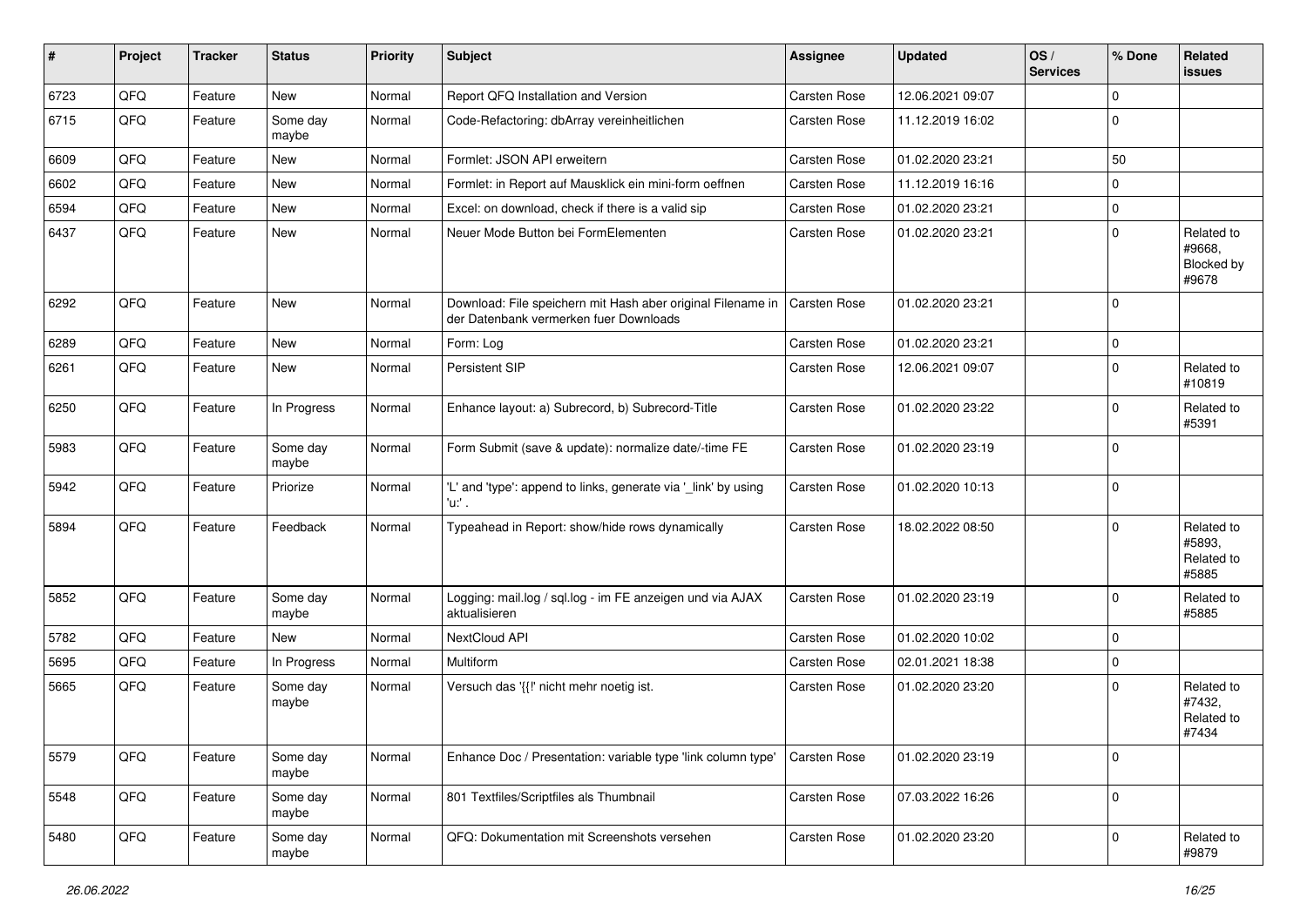| #    | Project | <b>Tracker</b> | <b>Status</b>     | <b>Priority</b> | <b>Subject</b>                                                                                                          | <b>Assignee</b>     | <b>Updated</b>   | OS/<br><b>Services</b> | % Done      | Related<br><b>issues</b>                    |
|------|---------|----------------|-------------------|-----------------|-------------------------------------------------------------------------------------------------------------------------|---------------------|------------------|------------------------|-------------|---------------------------------------------|
| 5428 | QFQ     | Feature        | Some day<br>maybe | Normal          | secure thumbnail: late render on access.                                                                                | Carsten Rose        | 01.02.2020 23:20 |                        | $\Omega$    |                                             |
| 5345 | QFQ     | Feature        | New               | Normal          | Report: UPDATE / INSERT / DELETE statements should<br>trigger subqueries, depending on the result.                      | Carsten Rose        | 27.05.2020 16:11 |                        | $\Omega$    |                                             |
| 5132 | QFQ     | Feature        | Some day<br>maybe | Normal          | Error Message sendmail missing attachment: more details                                                                 | Carsten Rose        | 01.02.2020 23:19 |                        | $\mathbf 0$ |                                             |
| 5131 | OFO.    | Feature        | New               | Normal          | Activate Spin Gear ('wait/busy' indicator) via LINK attribute                                                           | Carsten Rose        | 01.02.2020 23:21 |                        | $\Omega$    |                                             |
| 4956 | QFQ     | Feature        | Some day<br>maybe | Normal          | Sendmail: Benutzerdefinierte Headers                                                                                    | Carsten Rose        | 11.12.2019 16:02 |                        | $\mathbf 0$ |                                             |
| 4872 | QFQ     | Feature        | Some day<br>maybe | Normal          | Fields of Typo3 page available in STORE_TYPO3                                                                           | Carsten Rose        | 01.02.2020 23:19 |                        | $\Omega$    |                                             |
| 4869 | QFQ     | Feature        | Some day<br>maybe | Normal          | Dynamic Update (show, hide, readonly?, required?) for<br><b>Template Group Elements</b>                                 | Carsten Rose        | 01.02.2020 23:19 |                        | $\Omega$    | Related to<br>#4865                         |
| 4839 | QFQ     | Feature        | Some day<br>maybe | Normal          | qfq-handle in <head> Abschnitt</head>                                                                                   | Carsten Rose        | 11.12.2019 16:02 |                        | $\Omega$    |                                             |
| 4757 | QFQ     | Feature        | Some day<br>maybe | Normal          | Test subrecord: download links ok? Links ok?                                                                            | Carsten Rose        | 01.02.2020 23:20 |                        | $\mathbf 0$ |                                             |
| 4652 | QFQ     | Feature        | Some day<br>maybe | Normal          | UZH CD: Weiterleitung auf benutzerdefinierte 403/404 Seite                                                              | <b>Carsten Rose</b> | 01.02.2020 23:20 |                        | $\Omega$    |                                             |
| 4650 | QFQ     | Feature        | Some day<br>maybe | Normal          | Convert html to doc/rtf                                                                                                 | Carsten Rose        | 01.02.2020 23:20 |                        | $\Omega$    | Related to<br>#10704                        |
| 4606 | QFQ     | Feature        | Some day<br>maybe | Normal          | link: qualifier to render bootstrap button                                                                              | Carsten Rose        | 01.02.2020 23:19 |                        | $\mathbf 0$ |                                             |
| 4413 | QFQ     | Feature        | New               | Normal          | fieldset: show/hidden, modeSql, dynamicUpdate                                                                           | Carsten Rose        | 09.02.2022 15:19 |                        | $\mathbf 0$ |                                             |
| 4365 | QFQ     | Feature        | Some day<br>maybe | Normal          | Multi Language: new way of config                                                                                       | Carsten Rose        | 01.02.2020 23:20 |                        | $\mathbf 0$ |                                             |
| 4349 | QFQ     | Feature        | Some day<br>maybe | Normal          | link download: downloaded external URL to<br>deliver/concatenate - check mimetipe and handle it correctly               | Carsten Rose        | 11.12.2019 16:02 |                        | $\mathbf 0$ |                                             |
| 4343 | QFQ     | Feature        | Some day<br>maybe | Normal          | Link: Classifier to add 'attributes'                                                                                    | Carsten Rose        | 01.02.2020 23:20 |                        | $\Omega$    | Related to<br>#14077                        |
| 4330 | QFQ     | Feature        | Some day<br>maybe | Normal          | Error Message: report missing {{ / }} in sqlUpdate, sqlInsert,<br>sqlDelete, sqlAfter, sqlBefore in FE action elements. | Carsten Rose        | 01.02.2020 23:20 |                        | $\mathbf 0$ |                                             |
| 4259 | QFQ     | Feature        | Some day<br>maybe | Normal          | Instant trigger a cron job                                                                                              | Carsten Rose        | 11.12.2019 16:03 |                        | $\mathbf 0$ |                                             |
| 4250 | QFQ     | Feature        | New               | Normal          | AutoCron in QFQ via PHP                                                                                                 | Carsten Rose        | 01.02.2020 23:21 |                        | $\Omega$    | Related to<br>#3292,<br>Related to<br>#3291 |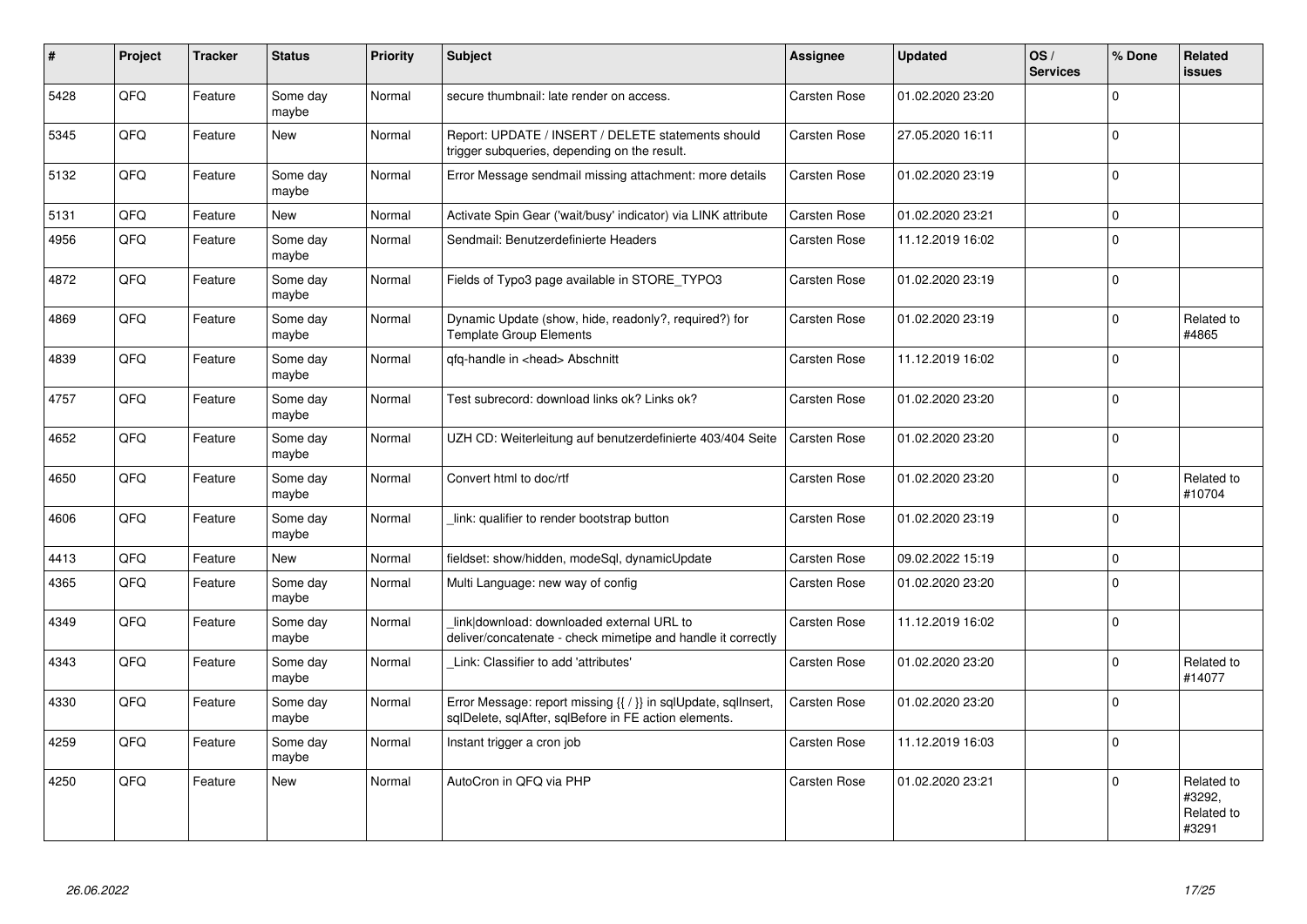| $\vert$ # | Project | <b>Tracker</b> | <b>Status</b>     | <b>Priority</b> | <b>Subject</b>                                                                                                                               | Assignee            | <b>Updated</b>   | OS/<br><b>Services</b> | % Done      | Related<br><b>issues</b>                    |
|-----------|---------|----------------|-------------------|-----------------|----------------------------------------------------------------------------------------------------------------------------------------------|---------------------|------------------|------------------------|-------------|---------------------------------------------|
| 4197      | QFQ     | Feature        | Some day<br>maybe | Normal          | Unit Test fuer JSON Stream von QuickFormQuery.php ><br>doForm()                                                                              | Carsten Rose        | 11.12.2019 16:03 |                        | $\Omega$    |                                             |
| 4082      | QFQ     | Feature        | New               | Normal          | Dynamic Update: modeSql - useful default                                                                                                     | Carsten Rose        | 01.02.2020 23:22 |                        | $\mathbf 0$ |                                             |
| 4050      | QFQ     | Feature        | <b>New</b>        | Normal          | sql.log: 1) FormElement ID which causes a specific action,<br>2) Result in the same row.                                                     | Carsten Rose        | 15.04.2020 11:35 |                        | $\mathbf 0$ | Related to<br>#5458                         |
| 4026      | QFQ     | Feature        | Some day<br>maybe | Normal          | sglLog.sgl: log number of FE.id                                                                                                              | Carsten Rose        | 11.12.2019 16:03 |                        | $\mathbf 0$ | Related to<br>#5458                         |
| 4023      | QFQ     | Feature        | <b>New</b>        | Normal          | prepared statements - FE action: salveld, sqllnsert,<br>sglUpdate, sglDelete, sglBefore, sglAfter                                            | Carsten Rose        | 11.12.2019 16:15 |                        | $\mathbf 0$ |                                             |
| 4018      | QFQ     | Feature        | Some day<br>maybe | Normal          | typeahead: solve problem with potential long query<br>parameter                                                                              | Carsten Rose        | 11.12.2019 16:03 |                        | $\mathbf 0$ |                                             |
| 3991      | QFQ     | Feature        | Some day<br>maybe | Normal          | report: Columnname '_skipWrap' skips 'fbeg', 'fend'                                                                                          | Carsten Rose        | 11.12.2019 16:03 |                        | $\Omega$    |                                             |
| 3947      | QFQ     | Feature        | Some day<br>maybe | Normal          | Attack detectect: logout current user                                                                                                        | Carsten Rose        | 11.12.2019 16:03 |                        | $\Omega$    | Related to<br>#5458,<br>Related to<br>#6299 |
| 3942      | QFQ     | Feature        | Some day<br>maybe | Normal          | Action Elemente: neu generierte IDs via FE weitergeben                                                                                       | Carsten Rose        | 11.12.2019 16:03 |                        | $\mathbf 0$ | Related to<br>#3941                         |
| 3941      | QFQ     | Feature        | Some day<br>maybe | Normal          | sglAfter: es sollten mehrere moeglich sein                                                                                                   | Carsten Rose        | 11.12.2019 16:03 |                        | $\mathbf 0$ | Related to<br>#3942                         |
| 3905      | QFQ     | Feature        | Some day<br>maybe | Normal          | Documentation: Best Practice anhand eines Online<br>Bewerbungstools                                                                          | Carsten Rose        | 11.12.2019 16:03 |                        | $\Omega$    |                                             |
| 3900      | QFQ     | Feature        | Some day<br>maybe | Normal          | Extend documentation of 'Copy / Paste'                                                                                                       | Carsten Rose        | 11.12.2019 16:03 |                        | $\mathbf 0$ | Related to<br>#3899                         |
| 3877      | QFQ     | Feature        | Some day<br>maybe | Normal          | FormEditor: die Felder die aktuell nicht gebraucht werden<br>nur auf readonly/disabled setzen (nicht ausblenden > das<br>irritiert.          | <b>Carsten Rose</b> | 11.12.2019 16:03 |                        | $\mathbf 0$ |                                             |
| 3867      | QFQ     | Feature        | Priorize          | Normal          | Readonly Formular: Template Groups add/delete<br>ausbeldnen                                                                                  | Carsten Rose        | 05.05.2021 22:12 |                        | $\mathbf 0$ |                                             |
| 3864      | QFQ     | Feature        | <b>New</b>        | Normal          | Encrypt / decrypt field                                                                                                                      | Carsten Rose        | 08.03.2021 18:08 |                        | $\mathbf 0$ |                                             |
| 3708      | QFQ     | Feature        | Some day<br>maybe | Normal          | Form: input - 'specialchars', 'none'  gewisse tags<br>erlauben, andere verbieten                                                             | Carsten Rose        | 11.12.2019 16:02 |                        | $\mathbf 0$ | Related to<br>#14320                        |
| 3677      | QFQ     | Feature        | Some day<br>maybe | Normal          | wkhtmltopdf: FE User access prohibited, if client IP changes<br>- \$TYPO3_CONF_VARS[FE][lockIP]                                              | Carsten Rose        | 11.12.2019 16:02 |                        | $\mathbf 0$ |                                             |
| 3666      | QFQ     | Feature        | Some day<br>maybe | Normal          | a) Performance Messung: mysql_real_escape_string() im<br>Vergleich zu str_replace(), b) doppeltes Aufrufen von<br>mysql_real_escape_string() | Carsten Rose        | 11.12.2019 16:02 |                        | $\mathbf 0$ |                                             |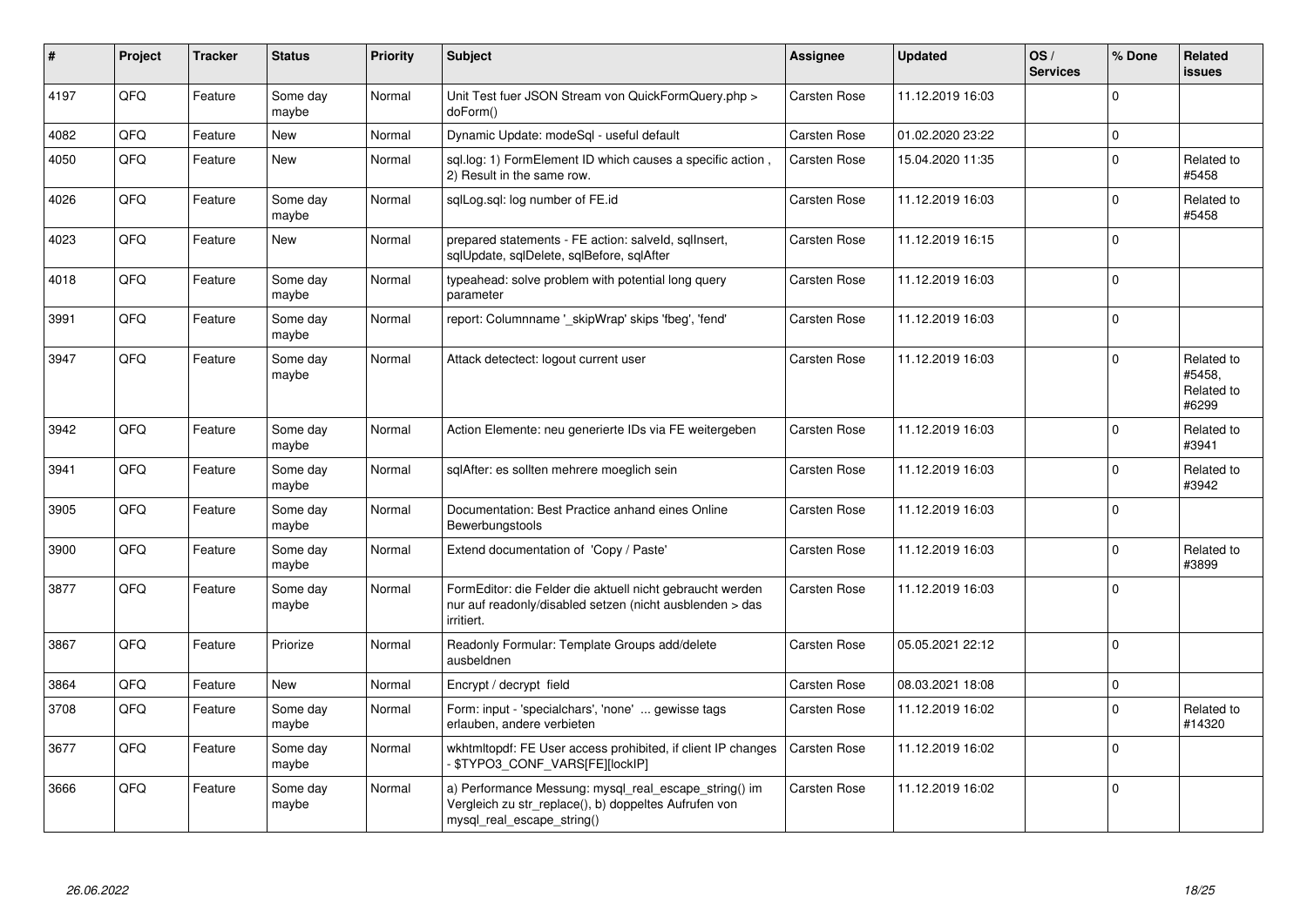| #    | Project | <b>Tracker</b> | <b>Status</b>     | <b>Priority</b> | <b>Subject</b>                                                                                                     | <b>Assignee</b>     | <b>Updated</b>   | OS/<br><b>Services</b> | % Done      | Related<br><b>issues</b>                    |
|------|---------|----------------|-------------------|-----------------|--------------------------------------------------------------------------------------------------------------------|---------------------|------------------|------------------------|-------------|---------------------------------------------|
| 3504 | QFQ     | Feature        | New               | Normal          | Logging: welche Action FEs werden wann wie ausgefuehrt                                                             | <b>Carsten Rose</b> | 01.02.2020 23:21 |                        | $\Omega$    | Related to<br>#5458,<br>Related to<br>#4092 |
| 3458 | QFQ     | Feature        | Some day<br>maybe | Normal          | Display 'Edit Form Element'-Checkbox on form: should<br>depend on FE Group                                         | Carsten Rose        | 11.12.2019 16:02 |                        | $\Omega$    | Related to<br>#3447                         |
| 3457 | QFQ     | Feature        | Some day<br>maybe | Normal          | LDAP: concat multi values to one single entry                                                                      | Carsten Rose        | 11.12.2019 16:02 |                        | $\mathbf 0$ |                                             |
| 3432 | QFQ     | Feature        | New               | Normal          | subrecord: dynamicUpdate                                                                                           | <b>Carsten Rose</b> | 11.06.2020 21:10 |                        | $\Omega$    | Related to<br>#5691                         |
| 3402 | QFQ     | Feature        | Some day<br>maybe | Normal          | Syntax Highlighting via CodeMirror                                                                                 | Carsten Rose        | 11.12.2019 16:02 |                        | 100         | Related to<br>#3207                         |
| 3385 | QFQ     | Feature        | Some day<br>maybe | Normal          | templateGroup: insert/update/delete non primary records                                                            | <b>Carsten Rose</b> | 11.12.2019 16:02 |                        | $\Omega$    |                                             |
| 3350 | QFQ     | Feature        | Some day<br>maybe | Normal          | FormEditor: Hilfetext hinter 'checktype'                                                                           | Carsten Rose        | 11.12.2019 16:02 |                        | $\Omega$    |                                             |
| 3332 | QFQ     | Feature        | Some day<br>maybe | Normal          | Uploads: Thumbnails, Details zum hochgeladenen File                                                                | Carsten Rose        | 11.12.2019 16:02 |                        | $\Omega$    | Related to<br>#3264,<br>Related to<br>#5333 |
| 3331 | QFQ     | Feature        | Some day<br>maybe | Normal          | Default Tooltip fuer _page? Links: mit Form und Record ID                                                          | Carsten Rose        | 11.12.2019 16:02 |                        | $\Omega$    |                                             |
| 3291 | QFQ     | Feature        | Some day<br>maybe | Normal          | AutoCron websiteToken                                                                                              | <b>Carsten Rose</b> | 11.12.2019 16:02 |                        | $\Omega$    | Related to<br>#4250                         |
| 3285 | QFQ     | Feature        | Some day<br>maybe | Normal          | Zeichenlimit pro Feld: textarea / editor                                                                           | <b>Carsten Rose</b> | 11.12.2019 16:02 |                        | $\Omega$    |                                             |
| 3267 | QFQ     | Feature        | Some day<br>maybe | Normal          | 2 Forms auf einer Seite: real + Read only                                                                          | Carsten Rose        | 11.12.2019 16:03 |                        | $\mathbf 0$ |                                             |
| 3216 | QFQ     | Feature        | Some day<br>maybe | Normal          | dynamic update für checkbox label2                                                                                 | Carsten Rose        | 11.12.2019 16:03 |                        | $\Omega$    | Related to<br>#2081                         |
| 2995 | QFQ     | Feature        | Some day<br>maybe | Normal          | Dropdown JQuery Plugin: 'chosen' - Moeglichkeit um Select<br>Listen mehr Funktion zu geben. Kein Bootstrap noetig. | Carsten Rose        | 11.12.2019 16:03 |                        | $\mathbf 0$ |                                             |
| 2361 | QFQ     | Feature        | New               | Normal          | Logging wer/wann/wo welches Formular aufgerufen hat                                                                | Carsten Rose        | 11.12.2019 16:15 |                        | $\Omega$    | Related to<br>#4432.<br>Related to<br>#7480 |
| 2084 | QFQ     | Feature        | Some day<br>maybe | Normal          | Mailto mit encryption: Subrecord                                                                                   | Carsten Rose        | 11.12.2019 16:03 |                        | $\Omega$    | Related to<br>#2082                         |
| 1946 | QFQ     | Feature        | Some day<br>maybe | Normal          | Kontrolle ob der ReadOnly Modus bei den<br>Formularelementen korrekt implementiert ist                             | <b>Carsten Rose</b> | 11.12.2019 16:03 |                        | $\Omega$    |                                             |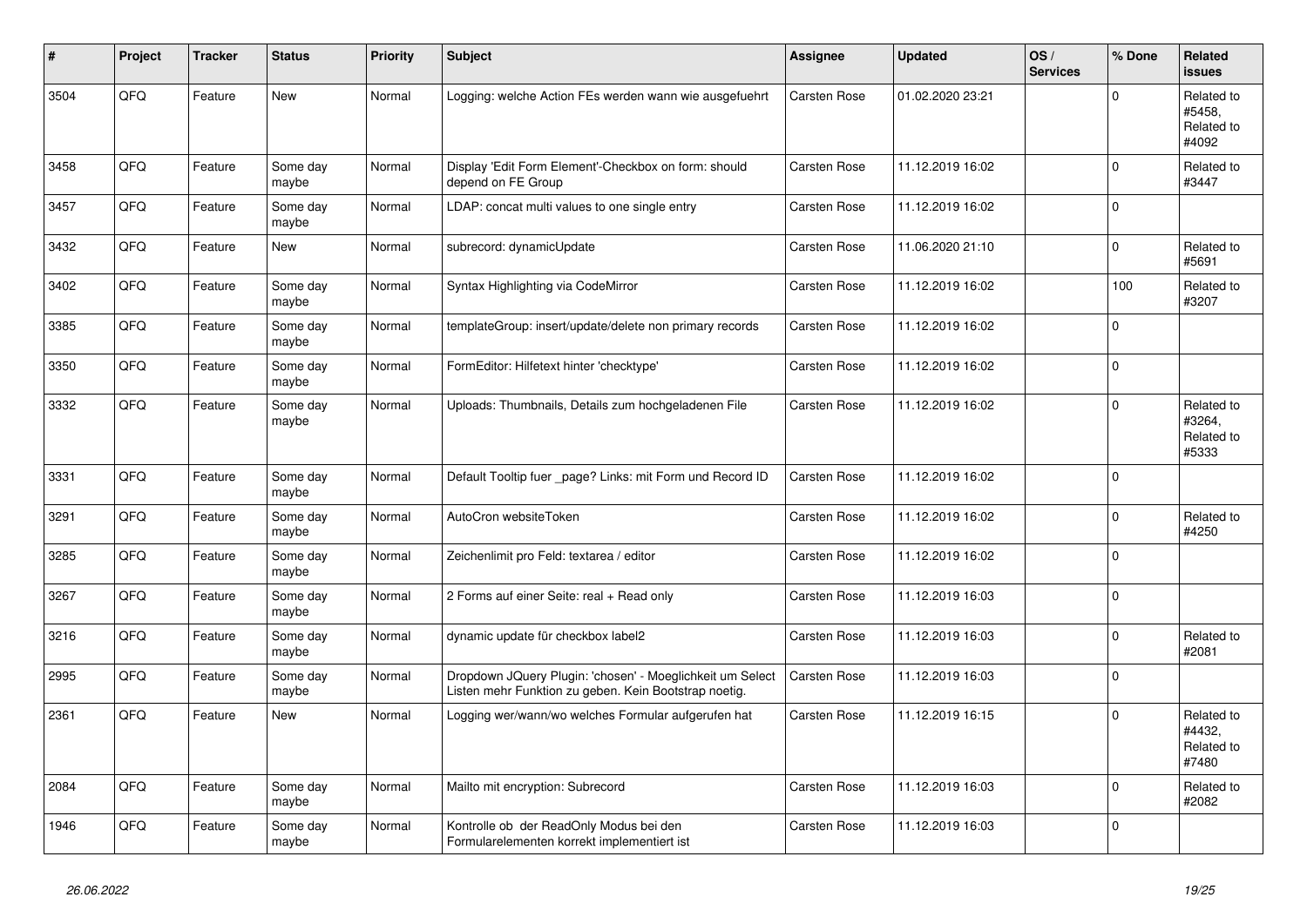| $\sharp$ | Project | <b>Tracker</b> | <b>Status</b>     | <b>Priority</b> | <b>Subject</b>                                                                        | <b>Assignee</b> | <b>Updated</b>   | OS/<br><b>Services</b> | % Done         | Related<br><b>issues</b>                                                                                                                                              |
|----------|---------|----------------|-------------------|-----------------|---------------------------------------------------------------------------------------|-----------------|------------------|------------------------|----------------|-----------------------------------------------------------------------------------------------------------------------------------------------------------------------|
| 1635     | QFQ     | Feature        | Some day<br>maybe | Normal          | QFQ Extension content record: weitere Optionen<br>einblenden.                         | Carsten Rose    | 11.12.2019 16:03 |                        | $\mathbf 0$    |                                                                                                                                                                       |
| 14376    | QFQ     | Feature        | <b>New</b>        | Normal          | QFQ Bootstrap: if missing, create stored procedures                                   | Enis Nuredini   | 19.06.2022 16:37 |                        | $\mathbf 0$    |                                                                                                                                                                       |
| 14320    | QFQ     | Feature        | ToDo              | Normal          | Allow specific HTML Tags and Attributes: general, TinyMCE                             | Enis Nuredini   | 17.06.2022 10:44 |                        | $\mathbf 0$    | Related to<br>#12664,<br>Related to<br>#12039,<br>Related to<br>#11702,<br>Related to<br>#7239,<br>Related to<br>#3708,<br>Related to<br>#3646,<br>Related to<br>#880 |
| 14227    | QFQ     | Feature        | New               | Normal          | Selenium Konkurrenz: cypress.io                                                       | Enis Nuredini   | 28.05.2022 11:02 |                        | $\mathbf 0$    |                                                                                                                                                                       |
| 14028    | QFQ     | Feature        | New               | Normal          | Required notification: visual nicer                                                   | Enis Nuredini   | 28.05.2022 11:01 |                        | $\pmb{0}$      |                                                                                                                                                                       |
| 13945    | QFQ     | Feature        | New               | Normal          | As _link: content before/after link                                                   | Enis Nuredini   | 28.05.2022 11:01 |                        | $\mathbf 0$    | Related to<br>#12262                                                                                                                                                  |
| 13900    | QFQ     | Feature        | Priorize          | Normal          | Selenium: Check das Cookie/PDF funktioniert                                           | Enis Nuredini   | 25.03.2022 12:45 |                        | $\mathbf 0$    |                                                                                                                                                                       |
| 13608    | QFQ     | Feature        | Some day<br>maybe | Normal          | Automatic Browser Language Redirect                                                   | Enis Nuredini   | 17.06.2022 08:35 |                        | $\mathbf 0$    |                                                                                                                                                                       |
| 13572    | QFQ     | Feature        | Feedback          | Normal          | Form Load: misleading error message on trying to load non<br>existent primary record  | Enis Nuredini   | 16.05.2022 23:16 |                        | 100            |                                                                                                                                                                       |
| 12630    | QFQ     | Feature        | In Progress       | Normal          | Input: date[time]: min / max values                                                   | Enis Nuredini   | 20.06.2022 18:31 |                        | $\mathbf 0$    | Related to<br>#10096,<br>Related to<br>#14302,<br>Related to<br>#14303                                                                                                |
| 12262    | QFQ     | Feature        | ToDo              | Normal          | Form buttons on top: more customable                                                  | Enis Nuredini   | 17.06.2022 10:44 |                        | $\mathbf 0$    | Related to<br>#13945, Has<br>duplicate<br>#4046, Has<br>duplicate<br>#10080                                                                                           |
| 11892    | QFQ     | Feature        | New               | Normal          | tablesorter: columns with links are hard to order - new<br>qualifier 'Y: <ord>'</ord> | Enis Nuredini   | 23.03.2022 09:22 |                        | $\mathbf 0$    |                                                                                                                                                                       |
| 10782    | QFQ     | Feature        | Feedback          | Normal          | Tiny MCE: Image Upload                                                                | Enis Nuredini   | 16.05.2022 23:16 |                        | $\mathbf 0$    | Related to<br>#12452                                                                                                                                                  |
| 10569    | QFQ     | Feature        | Priorize          | Normal          | link _blank more safe                                                                 | Enis Nuredini   | 25.03.2022 12:44 |                        | $\overline{0}$ |                                                                                                                                                                       |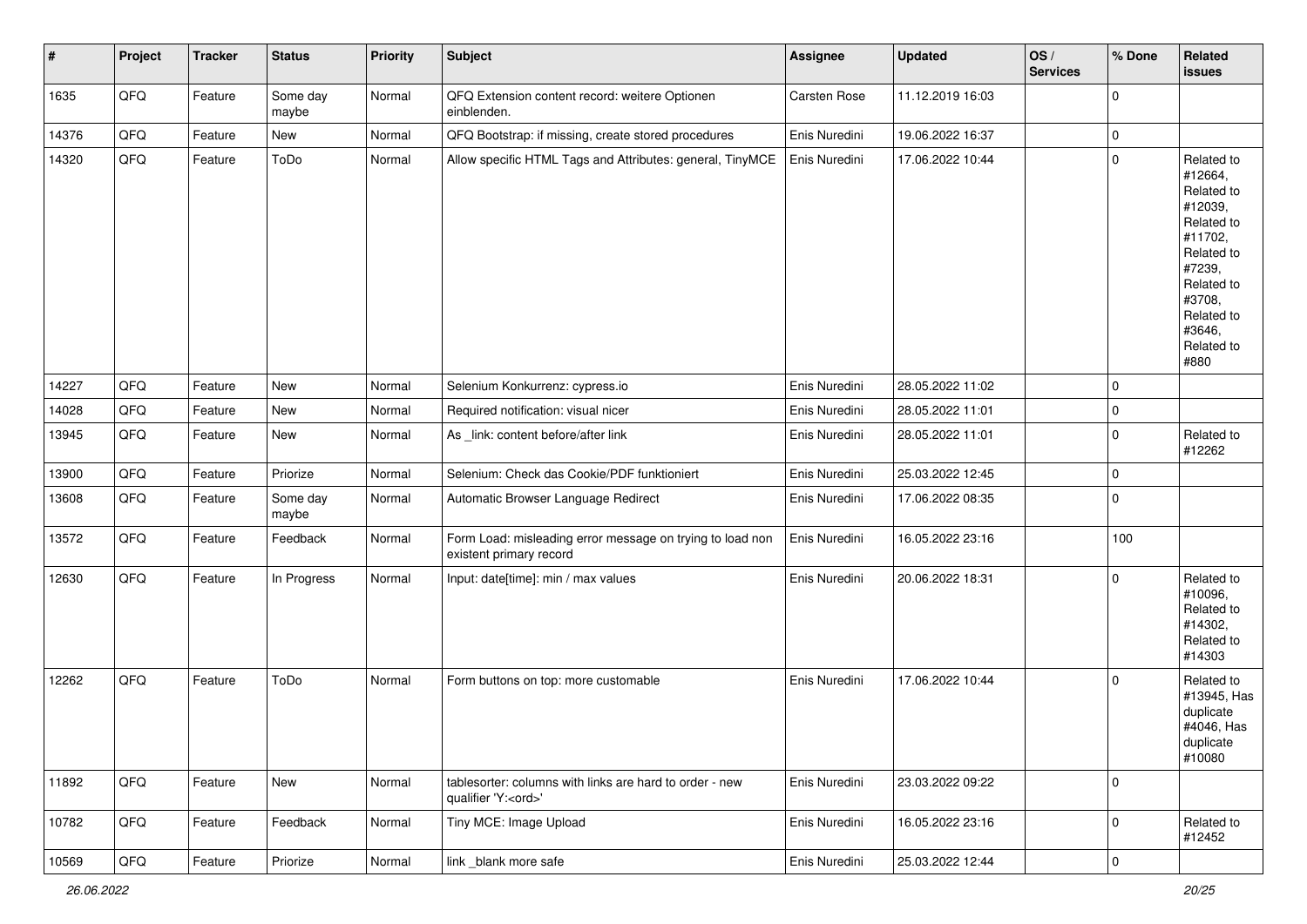| #     | Project | <b>Tracker</b> | <b>Status</b>     | <b>Priority</b> | <b>Subject</b>                                                                            | <b>Assignee</b>        | <b>Updated</b>   | OS/<br><b>Services</b> | % Done      | Related<br><b>issues</b> |
|-------|---------|----------------|-------------------|-----------------|-------------------------------------------------------------------------------------------|------------------------|------------------|------------------------|-------------|--------------------------|
| 10463 | QFQ     | Feature        | <b>New</b>        | Normal          | Report _link: expliztes setzen von HTML Tags (Bedarf fuer<br>'data-selenium' & 'id')      | Enis Nuredini          | 23.03.2022 09:23 |                        | $\Omega$    | Related to<br>#7648      |
| 10124 | QFQ     | Feature        | Feedback          | Normal          | qfq AAI-Login                                                                             | Karin Niffeler         | 07.05.2020 09:36 |                        | $\mathbf 0$ |                          |
| 13609 | QFQ     | Feature        | New               | Normal          | QFQ Introduction: Seite aufloesen                                                         | Philipp<br>Gröbelbauer | 28.05.2022 11:02 |                        | $\mathbf 0$ |                          |
| 11715 | QFQ     | <b>Bug</b>     | New               | Normal          | acceptZeroAsRequired and requiredOffButMark do not<br>coincide                            |                        | 08.12.2020 12:13 |                        | $\mathbf 0$ |                          |
| 11522 | QFQ     | Bug            | New               | Normal          | Aus/Einblenden von Reitern                                                                |                        | 13.11.2020 14:58 |                        | $\mathbf 0$ |                          |
| 10890 | QFQ     | Bug            | <b>New</b>        | Normal          | AutoCron hangs                                                                            |                        | 20.07.2020 13:56 |                        | $\mathbf 0$ |                          |
| 10759 | QFQ     | Bug            | New               | Normal          | emptyMeansNull - Feld falsch aktualisiert                                                 |                        | 12.11.2020 23:45 |                        | $\mathbf 0$ |                          |
| 10324 | QFQ     | <b>Bug</b>     | New               | Normal          | Excel Export mit Template funktioniert nur, wenn Template<br>vor uid kommt                |                        | 30.03.2020 11:20 |                        | $\mathbf 0$ | Related to<br>#10257     |
| 9855  | QFQ     | Bug            | <b>New</b>        | Normal          | <b>Required Check</b>                                                                     |                        | 01.02.2020 15:56 |                        | $\mathbf 0$ |                          |
| 9126  | QFQ     | Bug            | Some day<br>maybe | Normal          | hidden Form elements are present in page source                                           |                        | 02.01.2021 18:41 |                        | $\mathbf 0$ |                          |
| 9024  | QFQ     | Bug            | Some day<br>maybe | Normal          | QFQ Einarbeitung                                                                          |                        | 01.02.2020 15:56 |                        | $\mathbf 0$ |                          |
| 9020  | QFQ     | Bug            | Some day<br>maybe | Normal          | radio mit buttonClass und dynamicUpdate lassen sich nicht<br>kombinieren                  |                        | 11.12.2019 16:01 |                        | $\mathbf 0$ |                          |
| 7402  | QFQ     | <b>Bug</b>     | Some day<br>maybe | Normal          | thumbnail cache: outdated picture when permission denied<br>and permission resolved.      |                        | 01.02.2020 23:20 |                        | $\mathbf 0$ |                          |
| 7281  | QFQ     | Bug            | Some day<br>maybe | Normal          | Subrecords: on large screen separator line too short                                      |                        | 01.02.2020 23:19 |                        | $\mathbf 0$ |                          |
| 7101  | QFQ     | Bug            | Some day<br>maybe | Normal          | 'form' in SIP and 'report' - breaks                                                       |                        | 01.02.2020 23:20 |                        | $\mathbf 0$ |                          |
| 5877  | QFQ     | Bug            | Some day<br>maybe | Normal          | FE.type=note:bsColumn strange behaviour                                                   |                        | 01.02.2020 23:19 |                        | $\mathbf 0$ |                          |
| 4546  | QFQ     | Bug            | Some day<br>maybe | Normal          | NH: SIP storage is destroyed                                                              |                        | 01.02.2020 23:20 |                        | $\mathbf 0$ |                          |
| 4441  | QFQ     | Bug            | Some day<br>maybe | Normal          | \$ SERVER Vars sollten nur aus dem Store genommen<br>werden - Code entsprechend anpassen. |                        | 11.12.2019 16:02 |                        | $\mathbf 0$ |                          |
| 4138  | QFQ     | Bug            | Some day<br>maybe | Normal          | _style fehlt                                                                              |                        | 11.12.2019 16:03 |                        | 0           |                          |
| 4122  | QFQ     | <b>Bug</b>     | Some day<br>maybe | Normal          | file: Render Mode hat keinen Effekt                                                       |                        | 11.12.2019 16:03 |                        | $\mathbf 0$ |                          |
| 13647 | QFQ     | Bug            | New               | Normal          | Autofocus funktioniert nicht auf Chrome                                                   | Benjamin Baer          | 19.03.2022 17:44 |                        | $\mathbf 0$ |                          |
| 13528 | QFQ     | <b>Bug</b>     | New               | Normal          | qfq.io > releases: es wird kein neues Release angelegt                                    | Benjamin Baer          | 19.03.2022 17:46 |                        | $\mathbf 0$ |                          |
| 9898  | QFQ     | Bug            | Feedback          | Normal          | Formular trotz Timeout gespeichert                                                        | Benjamin Baer          | 01.02.2020 15:56 |                        | 0           |                          |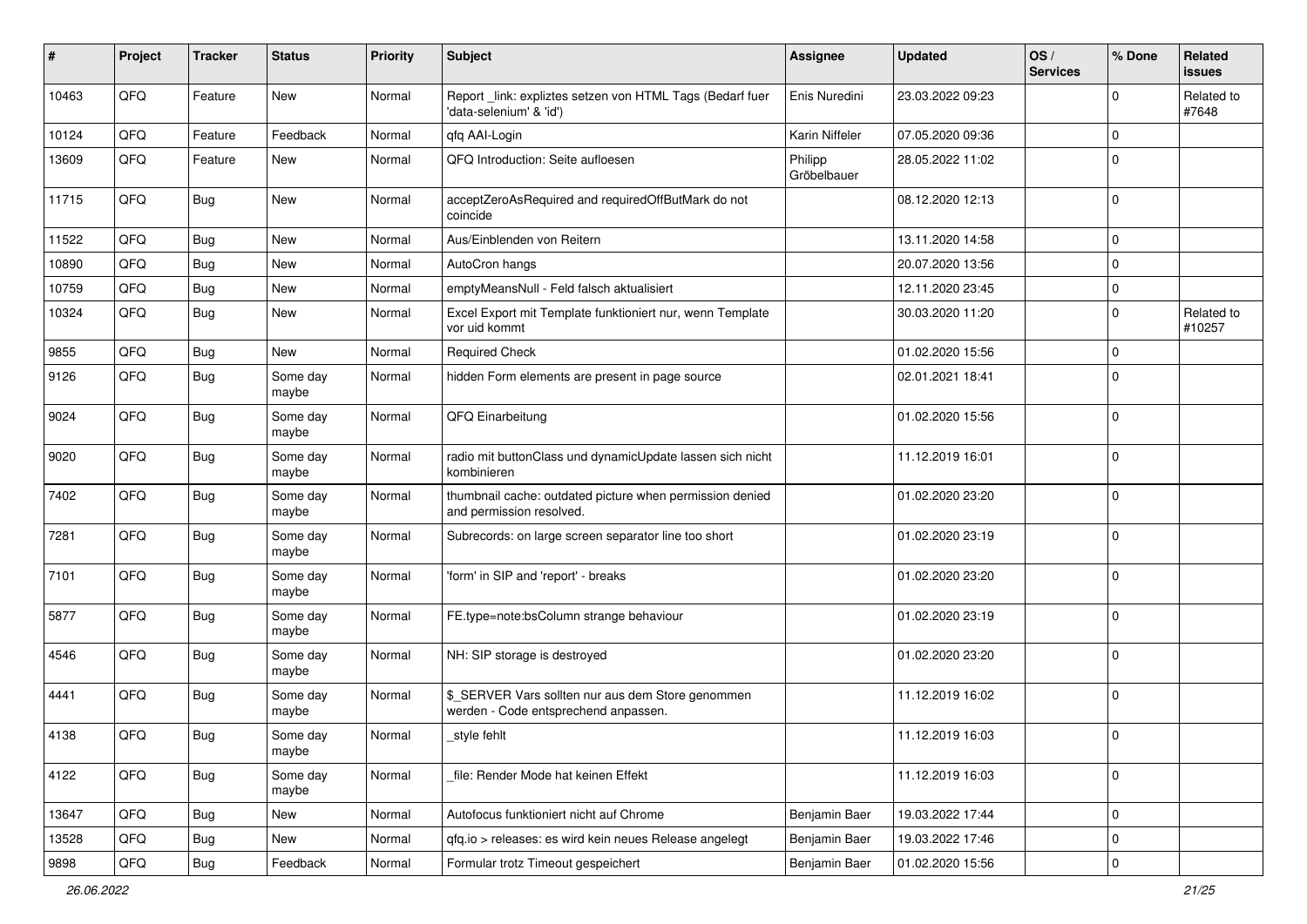| ∦     | Project | <b>Tracker</b> | <b>Status</b>     | <b>Priority</b> | <b>Subject</b>                                                                                                                                           | <b>Assignee</b>     | <b>Updated</b>   | OS/<br><b>Services</b> | % Done      | Related<br><b>issues</b>                    |
|-------|---------|----------------|-------------------|-----------------|----------------------------------------------------------------------------------------------------------------------------------------------------------|---------------------|------------------|------------------------|-------------|---------------------------------------------|
| 9535  | QFQ     | Bug            | Feedback          | Normal          | Report:  AS '_vertical' - column to wide - vertical >> rot45,<br>rot90                                                                                   | Benjamin Baer       | 01.02.2020 15:56 |                        | $\mathbf 0$ |                                             |
| 6566  | QFQ     | Bug            | Priorize          | Normal          | Link Function 'delete': provided parameter missing on page<br>reload                                                                                     | Benjamin Baer       | 03.01.2022 08:08 |                        | $\mathbf 0$ |                                             |
| 6140  | QFQ     | Bug            | Priorize          | Normal          | QFQ DnD Sort: Locked fields                                                                                                                              | Benjamin Baer       | 21.03.2022 09:56 |                        | $\mathbf 0$ |                                             |
| 4457  | QFQ     | Bug            | Priorize          | Normal          | typeahead: pressing return to select an item, saves the form<br>and closes the form.                                                                     | Benjamin Baer       | 03.01.2022 08:01 |                        | $\mathbf 0$ | Related to<br>#4398                         |
| 4454  | QFQ     | <b>Bug</b>     | Some day<br>maybe | Normal          | Required Elements: multiple elements in a row - whole row<br>marked if only one input is empty.                                                          | Benjamin Baer       | 01.02.2020 23:20 |                        | $\Omega$    |                                             |
| 4398  | QFQ     | <b>Bug</b>     | Some day<br>maybe | Normal          | Typeahead: mouse click in a prefilled input opens a single<br>item dropdown with the current value - click on it seems to<br>set the value, not the key. | Benjamin Baer       | 01.02.2020 23:20 |                        | $\mathbf 0$ | Related to<br>#4457                         |
| 2665  | QFQ     | <b>Bug</b>     | Priorize          | Normal          | Dynamic Update funktioniert nicht, wenn beim<br>entsprechenden FormElement eine size angegeben ist.                                                      | Benjamin Baer       | 03.01.2022 08:12 |                        | 30          |                                             |
| 2063  | QFQ     | <b>Bug</b>     | Some day<br>maybe | Normal          | Pills auf 'inaktiv' setzen falls keine Element auf dem Pill<br>sichtbar sind.                                                                            | Benjamin Baer       | 11.12.2019 16:03 |                        | $\mathbf 0$ | Related to<br>#3752                         |
| 14323 | QFQ     | Bug            | In Progress       | Normal          | Report: render=both single - no impact                                                                                                                   | Carsten Rose        | 19.06.2022 18:31 |                        | $\mathbf 0$ |                                             |
| 14305 | QFQ     | <b>Bug</b>     | <b>New</b>        | Normal          | Inline Report editing does not create history entries                                                                                                    | Carsten Rose        | 10.06.2022 11:55 |                        | $\mathbf 0$ |                                             |
| 14304 | QFQ     | Bug            | <b>New</b>        | Normal          | table sorter view safer does not work                                                                                                                    | Carsten Rose        | 10.06.2022 11:49 |                        | $\mathbf 0$ |                                             |
| 14283 | QFQ     | Bug            | Priorize          | Normal          | HEIC / HEIF convert doesn't trigger                                                                                                                      | Carsten Rose        | 19.06.2022 16:37 |                        | $\mathbf 0$ |                                             |
| 14233 | QFQ     | Bug            | New               | Normal          | AS _link: question - HTML is not rendered                                                                                                                | Carsten Rose        | 28.05.2022 11:02 |                        | $\mathbf 0$ |                                             |
| 14175 | QFQ     | <b>Bug</b>     | In Progress       | Normal          | Opening a form with no QFQ Session cookie fails                                                                                                          | Carsten Rose        | 03.06.2022 10:40 |                        | $\mathbf 0$ |                                             |
| 14091 | QFQ     | <b>Bug</b>     | New               | Normal          | inconsistent template path for twig                                                                                                                      | <b>Carsten Rose</b> | 19.04.2022 18:36 |                        | $\mathbf 0$ |                                             |
| 14077 | QFQ     | Bug            | New               | Normal          | As _link: Attribute 'class' missing by r:1 and r:3 - but should<br>set                                                                                   | Carsten Rose        | 28.05.2022 11:02 |                        | $\Omega$    | Related to<br>#5342,<br>Related to<br>#4343 |
| 13706 | QFQ     | Bug            | <b>New</b>        | Normal          | Wrong CheckType in FieldElement LastStatus of Form Cron                                                                                                  | <b>Carsten Rose</b> | 21.01.2022 18:20 |                        | $\mathbf 0$ |                                             |
| 13659 | QFQ     | <b>Bug</b>     | New               | Normal          | wrong sanitize class applied to R-store                                                                                                                  | Carsten Rose        | 15.01.2022 14:23 |                        | $\mathbf 0$ |                                             |
| 13592 | QFQ     | Bug            | New               | Normal          | QFQ Build Queue: das vergeben von Tags klappt nicht. Es<br>werden keine Releases gebaut.                                                                 | Carsten Rose        | 19.03.2022 17:45 |                        | $\mathbf 0$ |                                             |
| 13460 | QFQ     | <b>Bug</b>     | New               | Normal          | Doc: Password set/reset  password should not processed<br>with 'html encode'                                                                             | <b>Carsten Rose</b> | 19.03.2022 17:46 |                        | 0           |                                             |
| 13451 | QFQ     | <b>Bug</b>     | <b>New</b>        | Normal          | Character Counter / Max Character: Problem in Safari                                                                                                     | Carsten Rose        | 15.04.2022 17:18 |                        | $\mathbf 0$ |                                             |
| 13332 | QFQ     | <b>Bug</b>     | New               | Normal          | Multi Form: Required Felder werden visuell nicht markiert.                                                                                               | Carsten Rose        | 19.03.2022 17:47 |                        | $\mathbf 0$ |                                             |
| 13331 | QFQ     | Bug            | New               | Normal          | Multi Form: Clear Icon misplaced                                                                                                                         | Carsten Rose        | 19.03.2022 17:47 |                        | $\mathbf 0$ |                                             |
| 12716 | QFQ     | <b>Bug</b>     | New               | Normal          | template group: Pattern only applied to first instance                                                                                                   | Carsten Rose        | 19.03.2022 17:47 |                        | $\mathbf 0$ |                                             |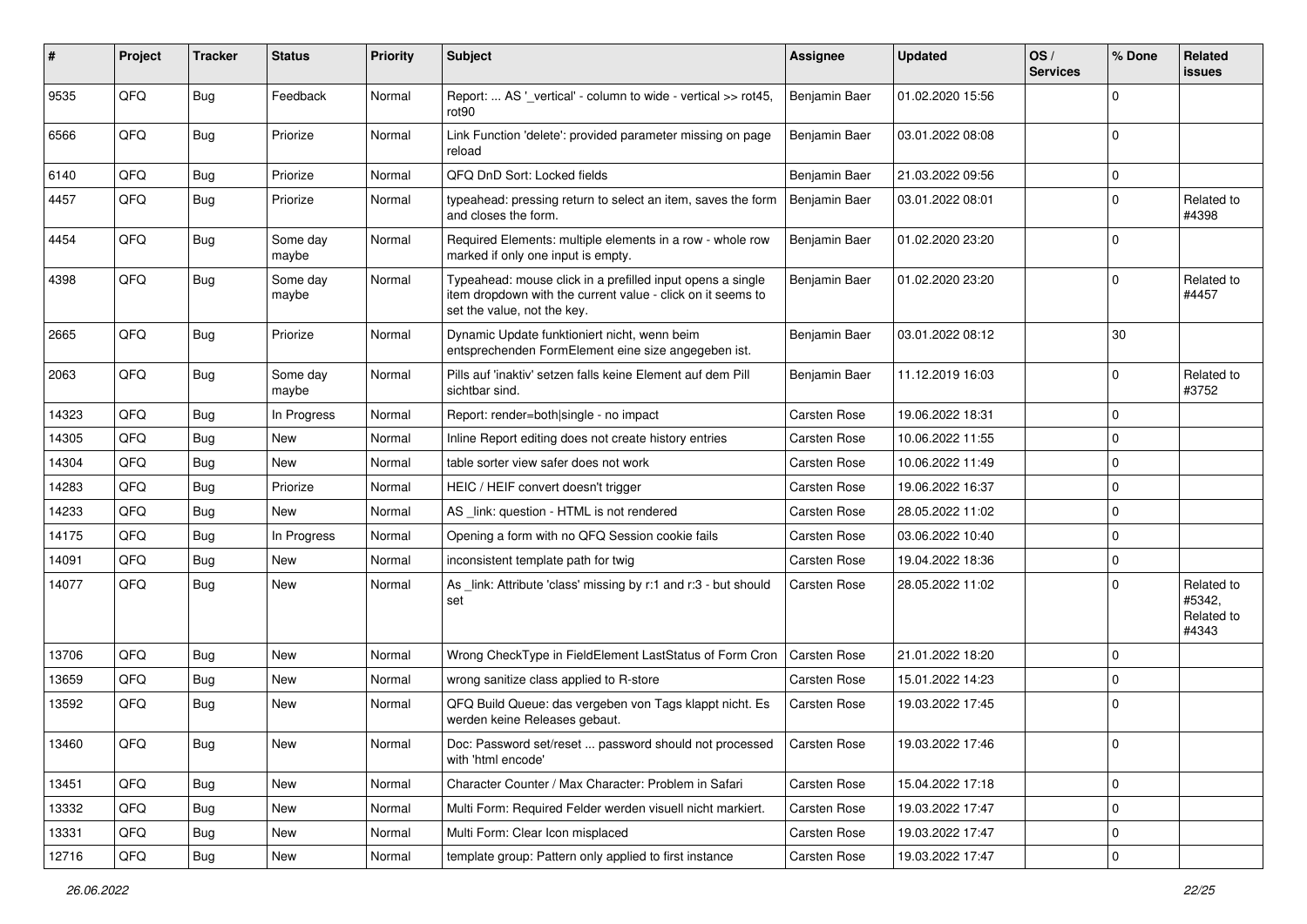| $\sharp$ | Project | <b>Tracker</b> | <b>Status</b> | <b>Priority</b> | <b>Subject</b>                                                                                                                                      | <b>Assignee</b> | <b>Updated</b>   | OS/<br><b>Services</b> | % Done      | <b>Related</b><br><b>issues</b>                                                                                                |
|----------|---------|----------------|---------------|-----------------|-----------------------------------------------------------------------------------------------------------------------------------------------------|-----------------|------------------|------------------------|-------------|--------------------------------------------------------------------------------------------------------------------------------|
| 12714    | QFQ     | <b>Bug</b>     | <b>New</b>    | Normal          | Conversion of GIF to PDF broken when GIF contains Alpha.                                                                                            | Carsten Rose    | 19.03.2022 17:49 |                        | $\mathbf 0$ |                                                                                                                                |
| 12581    | QFQ     | Bug            | <b>New</b>    | Normal          | Form.forward=close: Record 'new' in new browser tab ><br>save (& close) >> Form is not reloaded with new created<br>record id and stays in mode=new | Carsten Rose    | 19.03.2022 17:48 |                        | $\mathbf 0$ |                                                                                                                                |
| 12546    | QFQ     | Bug            | Feedback      | Normal          | Branch 'Development' - Unit Tests mit dirty workaround<br>angepasst                                                                                 | Carsten Rose    | 19.03.2022 17:48 |                        | $\mathbf 0$ |                                                                                                                                |
| 12520    | QFQ     | <b>Bug</b>     | <b>New</b>    | Normal          | Switch FE User: still active even FE User session expired                                                                                           | Carsten Rose    | 19.03.2022 17:48 |                        | $\mathbf 0$ |                                                                                                                                |
| 12512    | QFQ     | <b>Bug</b>     | <b>New</b>    | Normal          | Some MySQL Installation can't use 'stored procedures'                                                                                               | Carsten Rose    | 19.03.2022 17:48 |                        | $\mathbf 0$ |                                                                                                                                |
| 12327    | QFQ     | <b>Bug</b>     | New           | Normal          | Copy to clipboard: Glyphicon can not be changed                                                                                                     | Carsten Rose    | 27.12.2021 17:59 |                        | $\mathbf 0$ |                                                                                                                                |
| 12325    | QFQ     | <b>Bug</b>     | Priorize      | Normal          | MultiDB form.dblndex not working for report syntax                                                                                                  | Carsten Rose    | 07.09.2021 13:37 |                        | $\Omega$    | Related to<br>#12145,<br>Related to<br>#12314                                                                                  |
| 12187    | QFQ     | <b>Bug</b>     | <b>New</b>    | Normal          | Trigger FormAsFile() via Report: probably problem with multi   Carsten Rose<br>DB setup                                                             |                 | 20.03.2021 21:20 |                        | $\mathbf 0$ |                                                                                                                                |
| 12133    | QFQ     | <b>Bug</b>     | <b>New</b>    | Normal          | NPM, phpSpreadSheet aktualisieren                                                                                                                   | Carsten Rose    | 15.03.2021 09:04 |                        | $\mathbf 0$ |                                                                                                                                |
| 12045    | QFQ     | <b>Bug</b>     | <b>New</b>    | Normal          | templateGroup afterSave FE: Aufruf ohne<br>sglHonorFormElements funktioniert nicht                                                                  | Carsten Rose    | 18.02.2021 16:33 |                        | $\mathbf 0$ |                                                                                                                                |
| 12040    | QFQ     | <b>Bug</b>     | <b>New</b>    | Normal          | FE Mode 'hidden' für zwei FEs auf einer Zeile                                                                                                       | Carsten Rose    | 18.02.2021 10:13 |                        | $\mathbf 0$ |                                                                                                                                |
| 11752    | QFQ     | <b>Bug</b>     | New           | Normal          | checkbox renders multiple input elements with same name                                                                                             | Carsten Rose    | 17.12.2020 14:58 |                        | $\mathbf 0$ | Related to<br>#11750                                                                                                           |
| 11695    | QFQ     | <b>Bug</b>     | <b>New</b>    | Normal          | MultiForm required FE Error                                                                                                                         | Carsten Rose    | 04.12.2020 13:34 |                        | $\mathbf 0$ |                                                                                                                                |
| 11668    | QFQ     | <b>Bug</b>     | New           | Normal          | Play function.sql - problem with mysql                                                                                                              | Carsten Rose    | 03.05.2021 20:48 |                        | $\mathbf 0$ |                                                                                                                                |
| 11667    | QFQ     | <b>Bug</b>     | <b>New</b>    | Normal          | MySQL mariadb-server-10.3: Incorrect datetime value                                                                                                 | Carsten Rose    | 03.05.2021 20:48 |                        | $\mathbf 0$ |                                                                                                                                |
| 11517    | QFQ     | <b>Bug</b>     | In Progress   | Normal          | extraButtonInfo Broken for multiple FormElements                                                                                                    | Carsten Rose    | 12.05.2022 13:12 |                        | $\mathbf 0$ | Related to<br>#7890,<br>Related to<br>#3811. Has<br>duplicate<br>#10905, Has<br>duplicate<br>#10553, Has<br>duplicate<br>#6779 |
| 11239    | QFQ     | <b>Bug</b>     | New           | Normal          | Radiobutton (plain): horizontales Rendern abhängig vom<br>Datentyp in der Datenbank                                                                 | Carsten Rose    | 30.09.2020 18:37 |                        | $\mathbf 0$ |                                                                                                                                |
| 10937    | QFQ     | Bug            | <b>New</b>    | Normal          | Fehler mit abhängigen Select- Feldern beim Positionieren                                                                                            | Carsten Rose    | 12.11.2020 23:45 |                        | $\mathbf 0$ |                                                                                                                                |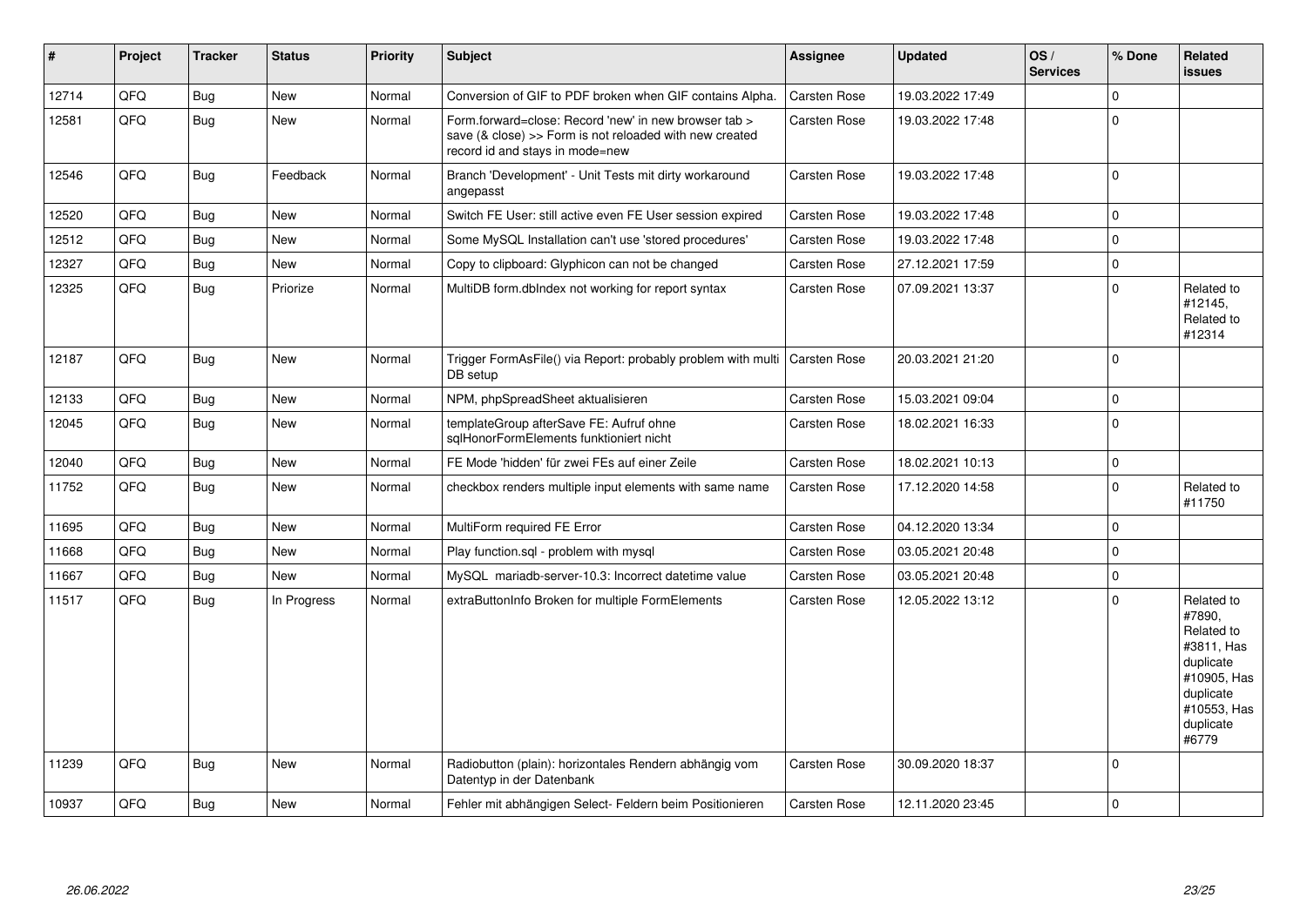| #     | Project | <b>Tracker</b> | <b>Status</b>     | <b>Priority</b> | <b>Subject</b>                                                                                           | <b>Assignee</b> | <b>Updated</b>   | OS/<br><b>Services</b> | % Done       | Related<br><b>issues</b>                                                |
|-------|---------|----------------|-------------------|-----------------|----------------------------------------------------------------------------------------------------------|-----------------|------------------|------------------------|--------------|-------------------------------------------------------------------------|
| 10704 | QFQ     | <b>Bug</b>     | <b>New</b>        | Normal          | wkhtml problem rendering fullCalendar.js / fabric.js >><br>successor: puppeteer                          | Carsten Rose    | 12.11.2020 23:45 |                        | $\Omega$     | Related to<br>#5024,<br>Related to<br>#4650,<br>Related to<br>#10715    |
| 10661 | QFQ     | Bug            | In Progress       | Normal          | Typo3 Warnungen                                                                                          | Carsten Rose    | 07.09.2021 13:23 |                        | $\mathbf 0$  | Related to<br>#12440                                                    |
| 10658 | QFQ     | <b>Bug</b>     | <b>New</b>        | Normal          | processReadOnly broken                                                                                   | Carsten Rose    | 27.05.2020 17:55 |                        | $\mathbf 0$  |                                                                         |
| 10588 | QFQ     | <b>Bug</b>     | <b>New</b>        | Normal          | typeahed Tag: Doku anpassen                                                                              | Carsten Rose    | 12.11.2020 23:45 |                        | $\mathbf 0$  |                                                                         |
| 10322 | QFQ     | Bug            | New               | Normal          | FormElement / Radio: missing column 'enum' >> FE not<br>reported                                         | Carsten Rose    | 07.05.2020 09:37 |                        | $\mathbf 0$  |                                                                         |
| 10082 | QFQ     | <b>Bug</b>     | New               | Normal          | FE.type=SELECT - 'sanatize' Class                                                                        | Carsten Rose    | 07.05.2020 09:36 |                        | $\pmb{0}$    | Related to<br>#10081                                                    |
| 9975  | QFQ     | Bug            | Priorize          | Normal          | Dropdown Menu: 'r:3' broken                                                                              | Carsten Rose    | 01.02.2020 10:13 |                        | $\mathbf 0$  |                                                                         |
| 9958  | QFQ     | <b>Bug</b>     | Priorize          | Normal          | Broken subrecord query: no error message                                                                 | Carsten Rose    | 05.02.2021 15:15 |                        | $\pmb{0}$    |                                                                         |
| 9947  | QFQ     | <b>Bug</b>     | Priorize          | Normal          | Unwanted error message if missing 'typeAheadSqlPrefetch'                                                 | Carsten Rose    | 01.02.2020 10:13 |                        | $\mathbf 0$  |                                                                         |
| 9862  | QFQ     | <b>Bug</b>     | Priorize          | Normal          | Failed writing to sql mail qfq.log should throw an exception                                             | Carsten Rose    | 01.02.2020 10:13 |                        | $\pmb{0}$    |                                                                         |
| 9834  | QFQ     | Bug            | Priorize          | Normal          | Input elements with tag 'disabled' are missing on<br>form-submit: server option 'processReadOnly' broken | Carsten Rose    | 07.12.2021 16:43 |                        | $\mathbf 0$  | Related to<br>#9691,<br>Related to<br>#5305, Has<br>duplicate<br>#12331 |
| 9783  | QFQ     | <b>Bug</b>     | <b>New</b>        | Normal          | Email with special characters                                                                            | Carsten Rose    | 01.02.2020 23:22 |                        | $\mathbf 0$  |                                                                         |
| 9773  | QFQ     | Bug            | New               | Normal          | form.parameter.formModeGlobal=requiredOff                                                                | Carsten Rose    | 01.02.2020 15:56 |                        | $\mathbf 0$  |                                                                         |
| 9691  | QFQ     | <b>Bug</b>     | In Progress       | Normal          | Checkbox: dynamic update > readonly                                                                      | Carsten Rose    | 01.02.2020 23:22 |                        | 50           | Related to<br>#9834                                                     |
| 9669  | QFQ     | <b>Bug</b>     | Some day<br>maybe | Normal          | Checkbox / Template Group: radio/checkbox visible broken<br>after 'add'                                  | Carsten Rose    | 16.06.2021 13:47 |                        | $\mathbf{0}$ | Related to<br>#8091                                                     |
| 9533  | QFQ     | <b>Bug</b>     | <b>New</b>        | Normal          | FE.type=upload: Check in 'beforeSave' if upload is given                                                 | Carsten Rose    | 01.02.2020 23:22 |                        | $\mathbf 0$  | Related to<br>#11523                                                    |
| 9317  | QFQ     | Bug            | New               | Normal          | FE.type=note: with dynamic show/hidden an empty label<br>causes trouble                                  | Carsten Rose    | 01.02.2020 23:22 |                        | $\mathbf 0$  |                                                                         |
| 9281  | QFQ     | <b>Bug</b>     | Some day<br>maybe | Normal          | Allow STRICT TRANS TABLES                                                                                | Carsten Rose    | 02.01.2021 18:43 |                        | $\mathbf 0$  |                                                                         |
| 9275  | QFQ     | <b>Bug</b>     | New               | Normal          | autcron: t3 page, which takes to long to respond, is not<br>reported properly                            | Carsten Rose    | 01.02.2020 23:22 |                        | 100          |                                                                         |